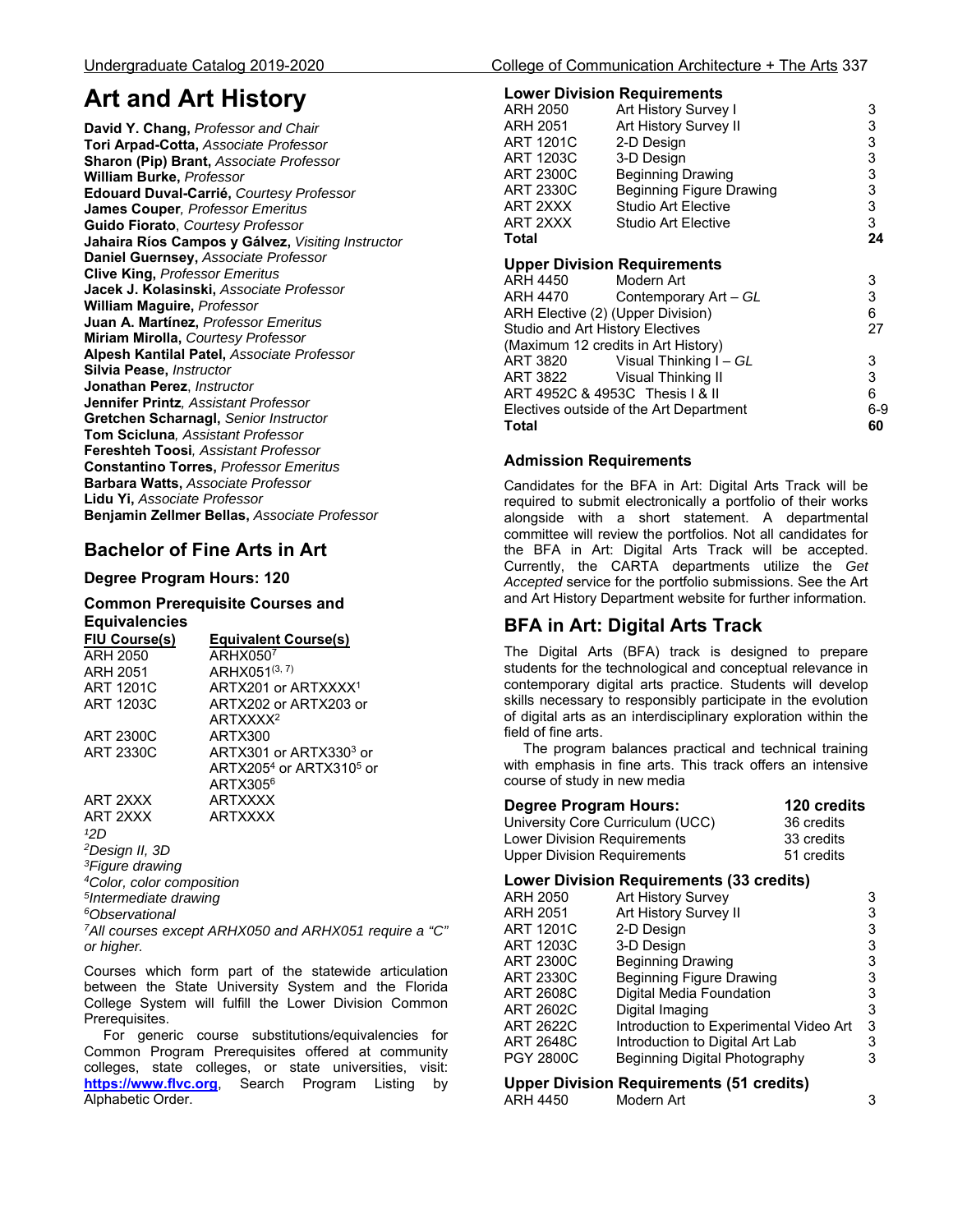| <b>ARH 4470</b>  | Contemporary Art - GL                 | 3 |
|------------------|---------------------------------------|---|
| <b>ARH 4771</b>  | History of Digital Art                | 3 |
| <b>ART 3617C</b> | Intermediate Experimental Video       | 3 |
| ART 3638C        | Video Installation                    | 3 |
| ART 3642C        | Design Object and Fabrication         | 3 |
| ART 3665C        | Modeling and Prototypes               | 3 |
| ART 3820         | Visual Thinking I - GL                | 3 |
| <b>ART 3822</b>  | <b>Visual Thinking II</b>             | 3 |
| ART 4636C        | Advanced Experimental Video Art       | 3 |
| <b>ART 4649C</b> | Intermediate Digital Art Lab          | 3 |
| <b>ART 4650C</b> | Advanced Digital Art Lab              | 3 |
| <b>ART 4952C</b> | Thesis I                              | 3 |
| ART 4953C        | Thesis II                             | 3 |
|                  | Upper Division ART or PGY Electives 9 |   |

## **BFA in Art: Graphic Design Track**

The Graphic Design track of the Bachelor of Fine Arts in the Department of Art and Art History aims to offer students a path for the links between practice of traditional visual arts and commercial graphics design and communication. This specialization in design balances practical, intellectual and technical training with emphasis in how visual communication opens possibilities for students to develop collaborations with non-designers, software developers and programmers, and professionals working in diverse fields. This track offers an intensive course of study in contemporary design strategies and theory. This curriculum includes design and typography courses with an emphasis on interactivity, mobility, strategic branding and social media in a network economy. This track capitalizes on a strong base in fine arts and innovative design courses where students will master a strong foundation in design and become innovators for new communication media.

#### **Degree Program Hours: 120**

#### **Common Course Prerequisites**

Same as those for BFA in Art degree requirements

#### **Additional Lower Division Requirements**

| ART 2608C                            | Digital Media Foundation            | 3                                          |
|--------------------------------------|-------------------------------------|--------------------------------------------|
| <b>ART 2602C</b>                     | Digital Imaging                     |                                            |
| <b>GRA 2151C</b>                     | Illustration                        | $\begin{array}{c} 3 \\ 3 \\ 3 \end{array}$ |
| GRA 2111                             | Graphic Design I                    |                                            |
| <b>GRA 2106C</b>                     | Typography                          |                                            |
|                                      | <b>Upper Division Requirements</b>  |                                            |
| ARH 4450                             | Modern Art                          | 3                                          |
| ARH 4470                             | Contemporary Art - GL               |                                            |
| <b>ARH 4724</b>                      | History of Graphic Design           |                                            |
| <b>ARH Elective (Upper Division)</b> |                                     | 3333333333                                 |
| ART 3820                             | Visual Thinking I                   |                                            |
| ART 3822                             | Visual Thinking II                  |                                            |
| GRA 3817                             | <b>Graphic Design II</b>            |                                            |
| GRA 4818                             | Graphic Design III                  |                                            |
| ADV 3200                             | <b>Creative Concepts</b>            |                                            |
| ADV 4323                             | Strategic Branding and Social Media |                                            |
| <b>GRA 4189C</b>                     | Thesis I/Portfolio                  |                                            |
| <b>GRA 4940</b>                      | Graphic Design Internship           |                                            |
| Electives or Other requirements      |                                     | 9                                          |
| Total                                |                                     | 60                                         |
|                                      |                                     |                                            |

#### **Admission Requirements**

Candidates for the BFA in Graphic Design will be required to submit electronically a portfolio of their works with a short statement. A departmental committee will review the portfolios. Not all candidates for the BFA will be accepted. Currently, the CARTA departments utilize the Get Accepted service for the portfolio submissions. See the History Department website for further information.

## **Bachelor of Arts in Art**

The Bachelor of Arts in Art program is designed for students who do not wish to become professional artists, but who ultimately desire to teach at a primary or secondary level, or those students wishing to enter the art market other capacities, such as working at galleries or museums. The BA in Art would also be the primary degree for those wishing to pursue a Masters of Art in Art Education, Museum Studies, or Arts Administration.

#### **Degree Program Hours: Minimum 120**

#### **Common Prerequisite Courses and Equivalencies**

| <u>FIU Course(s)</u>                  | <b>Equivalent Course(s)</b>        |  |
|---------------------------------------|------------------------------------|--|
| ARH 2050                              | $ARHX050^6$                        |  |
| ARH 2051                              | ARHX051 <sup>6</sup>               |  |
| ART 1201C                             | ARTX201                            |  |
| ART 1203C                             | ARTX202 or ARTX2031 or             |  |
| ART 2300C                             | ARTX300                            |  |
| ART 2330C                             | ARTX301 or ARTX330 <sup>2</sup> or |  |
|                                       | ARTX2053 or ARTX3104 or            |  |
|                                       | ARTX305 <sup>5</sup>               |  |
| ART 2XXX                              | <b>ARTXXXX</b>                     |  |
| ART 2XXX                              | <b>ARTXXXX</b>                     |  |
| <sup>1</sup> Design II, 3D            |                                    |  |
| <sup>2</sup> Figure drawing           |                                    |  |
| <sup>3</sup> Color, color composition |                                    |  |
| <sup>4</sup> Intermediate drawing     |                                    |  |

*5Observational* 

*6All courses except ARHX050 and ARHX051 require a "C" or higher.* 

Courses which form part of the statewide articulation between the State University System and the Florida College System will fulfill the Lower Division Common Prerequisites.

 For generic course substitutions/equivalencies for Common Program Prerequisites offered at community colleges, state colleges, or state universities, visit: **https://www.flvc.org**, Search Program Listing by Alphabetic Order.

#### **Lower Division Requirements**

| <b>ARH 2050</b>            | Art History Survey I               | 3 |
|----------------------------|------------------------------------|---|
| ARH 2051                   | Art History Survey II              | 3 |
| <b>ART 1201C</b>           | 2-D Design                         | 3 |
| ART 1203C                  | 3-D Design                         | 3 |
| <b>ART 2300C</b>           | <b>Beginning Drawing</b>           | 3 |
| <b>ART 2330C</b>           | Beginning Figure Drawing           | 3 |
| <b>Studio Art Elective</b> |                                    | 3 |
| Studio Art Elective        |                                    | 3 |
|                            | <b>Upper Division Requirements</b> |   |
| ARH 4450                   | Modern Art                         | 3 |
| ARH 4470                   | Contemporary Art - GL              | 3 |
| ART 3820                   | Visual Thinking I – GL             | 3 |

Visual Thinking I – *GL* 3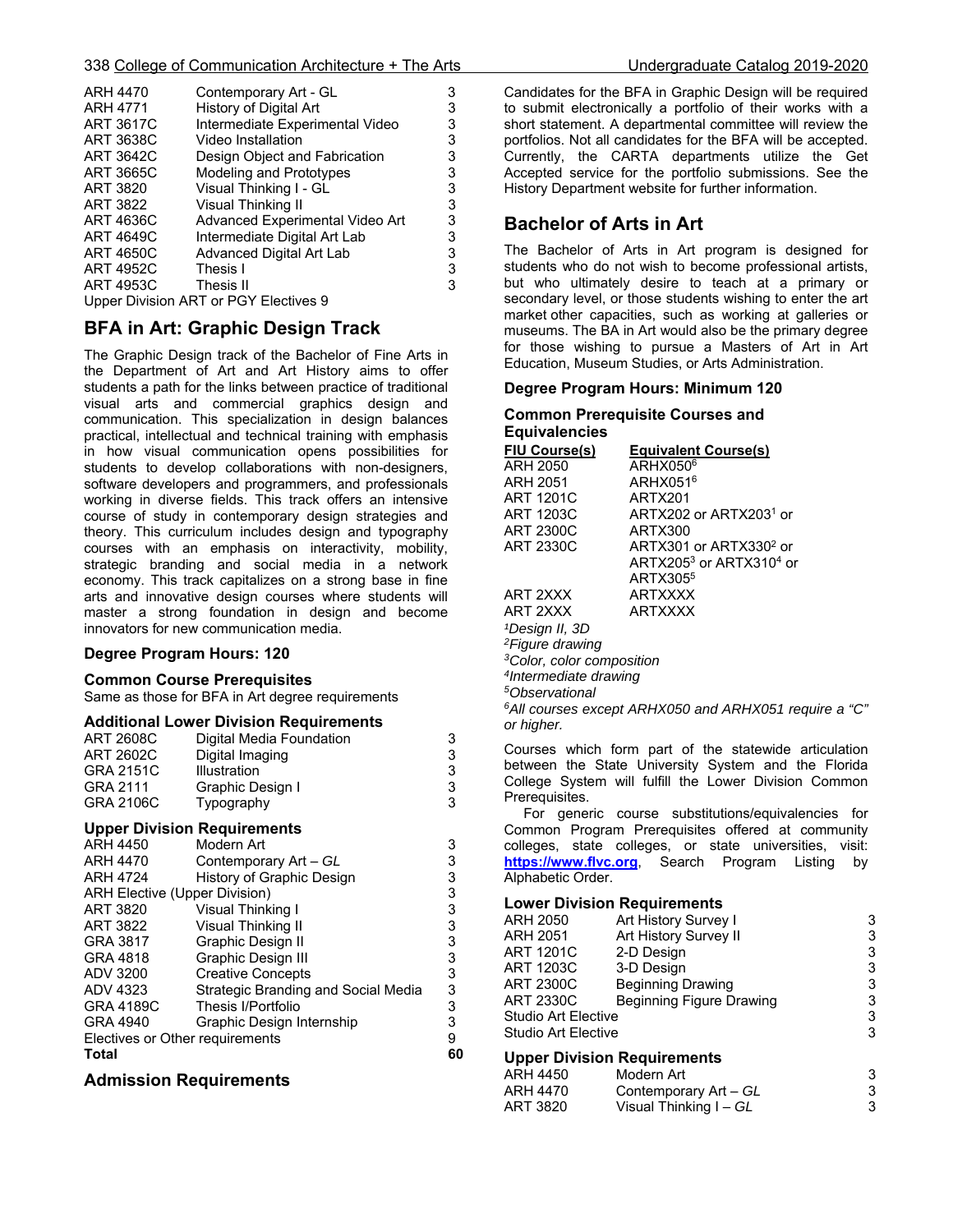|  | Undergraduate Catalog 2019-2020 |
|--|---------------------------------|
|  |                                 |

| ART, PGY, ARH electives                             | 27 |
|-----------------------------------------------------|----|
| (Maximum 6 credits in Art History)                  |    |
| Electives (upper division)                          | 27 |
| 9 credits must be taken outside of ART, PGY, or ARH |    |

## **Bachelor of Arts in Art History**

The Department of Art and Art History offers a BA in Art History that is designed to introduce methodologies and subjects of Art History from throughout the world. In addition to traditional European and American subjects from ancient to modern times, we offer a strong emphasis on Latin American art from Pre-Columbian to the present. The BA in Art History provides professional education as preparation for careers as art professionals and for further graduate study. The BA compliments our BFA degree program in art and provides significant interaction between artists and historians.

#### **Degree Program Hours: Minimum 120**

#### **Common Prerequisite Courses and Equivalencies**

| ____________            |                                                 |
|-------------------------|-------------------------------------------------|
| <b>FIU Course(s)</b>    | <b>Equivalent Course(s)</b>                     |
| <b>ARH 2050</b>         | ARHX050                                         |
| <b>ARH 2051</b>         | ARHX051                                         |
| <b>ART 1201C</b>        | ARTX201 <sup>1</sup> or ARTX202 <sup>2</sup> or |
|                         | ARTX2033 or ARTX2054                            |
| ART 2300C               | ARTX300 $5$ or ARTX301 $6$ or                   |
|                         | ARTX3107                                        |
| 1 Popio degian Degian I |                                                 |

*1Basic design, Design I 2Design II, 3D, methods and concepts 3Design II, 3D, concepts & Practices 4Color, color & composition, color design, color theory 5Drawing I, drawing foundations 6Drawing II 7Intermediate drawing* 

Courses which form part of the statewide articulation between the State University System and the Florida College System will fulfill the Lower Division Common Prerequisites.

 For generic course substitutions/equivalencies for Common Program Prerequisites offered at community colleges, state colleges, or state universities, visit: **https://www.flvc.org**, Search Program Listing by Alphabetic Order.

#### **Lower Division Requirements**

| ARH 2000  | <b>Exploring Art</b>     |  |
|-----------|--------------------------|--|
| ARH 2050  | Art History Survey I     |  |
| ARH 2051  | Art History Survey II    |  |
| ART 2300C | <b>Beginning Drawing</b> |  |

*Remarks:* Admission to the program requires completion of appropriate General Education Requirements, CORE, or UCC requirements.

#### **Upper Division Requirements**

| ARH 3811             | Studies in the Methodology of Art    |   |
|----------------------|--------------------------------------|---|
| <b>ARH 4450</b>      | Modern Art                           | 3 |
| <b>ARH 4470</b>      | Contemporary Art - GL                | 3 |
| ARH Core:            |                                      |   |
|                      | One course from each of these areas: |   |
| /Renaissance/Baroque |                                      | 3 |
| 18th/19th Century    |                                      | 3 |
| Asian                |                                      | 3 |
|                      |                                      |   |

| Undergraduate Catalog 2019-2020                                                   |    |                                                          | College of Communication Architecture + The Arts 339                                                        |    |
|-----------------------------------------------------------------------------------|----|----------------------------------------------------------|-------------------------------------------------------------------------------------------------------------|----|
| ART, PGY, ARH electives<br>(Maximum 6 credits in Art History)                     | 27 |                                                          | Pre-Columbian/Latin American/Art of the Americas<br>ARH electives (ARH electives may include Core areas and |    |
| Electives (upper division)<br>9 credits must be taken outside of ART, PGY, or ARH | 27 | other electives)<br><b>ART/PGY electives</b><br>ARH 4970 | Art History Thesis                                                                                          | 15 |
| <b>Bachelor of Arts in Art History</b>                                            |    | Electives                                                |                                                                                                             | 18 |

(At least 9 of these elective credits must be courses outside the Department of Art and Art History. Students are encouraged to take courses in the humanities that pertain to Art History)

### **Bachelor of Science in Art Education: Grades K-12 Degree Program Hours: 120**

#### **Lower Division: (60)**

See the general information section, admission and graduation requirements, and new general education requirements.

#### **Common Prerequisite Courses and Equivalencies**

| FIU Course(s)    | <b>Equivalent Course(s)</b> |
|------------------|-----------------------------|
| EDF 1005         | EDFX005                     |
| EDF 2085         | EDFX0851                    |
| <b>EME 2040</b>  | EMEX040                     |
| <b>ART 2300C</b> | ARTX300                     |
| ART 1201C        | ARTX201                     |
| ART1203C         | ARTX202 or ARTX203          |
| ARH 2050         | ARHX050                     |
| ARH 2051         | ARHX051                     |
| ART XXXX         | ARTX301 or ARTX330 or       |
|                  | ARTX205 or ARTX310 or       |
|                  | ARTX305                     |

*¹In addition to EDFX085, a minimum of 6 semester hours with an international or diversity focus is required. Eligible courses will be determined by the community college or university where the student is currently earning the Associate in Arts or baccalaureate degree. Foreign language courses may be used to meet this requirement.*  Courses which form part of the statewide articulation between the State University System and the Florida College System will fulfill the Lower Division Common Prerequisites.

 For generic course substitutions/equivalencies for Common Program Prerequisites offered at community colleges, state colleges, or state universities, visit: **http://www.flvc.org**, See Common Prerequisite Manual.

#### **Common Prerequisites**

| EDF 1005 | Introduction to Education <sup>1</sup>    | 3 |
|----------|-------------------------------------------|---|
| EDF 2085 | Teaching Diverse Populations <sup>1</sup> | 3 |
| EME 2040 | Introduction to Educational Technology,   |   |
|          | or acceptable substitute                  |   |
|          |                                           |   |

<sup>1</sup>Requires field experience of 15 clock hours outside of class time.

 In addition to EDF 2085, students must take six credit hours with an international or diversity focus in lower division. All required courses must be completed with a grade of "C" or higher.

#### **Major Common Prerequisites**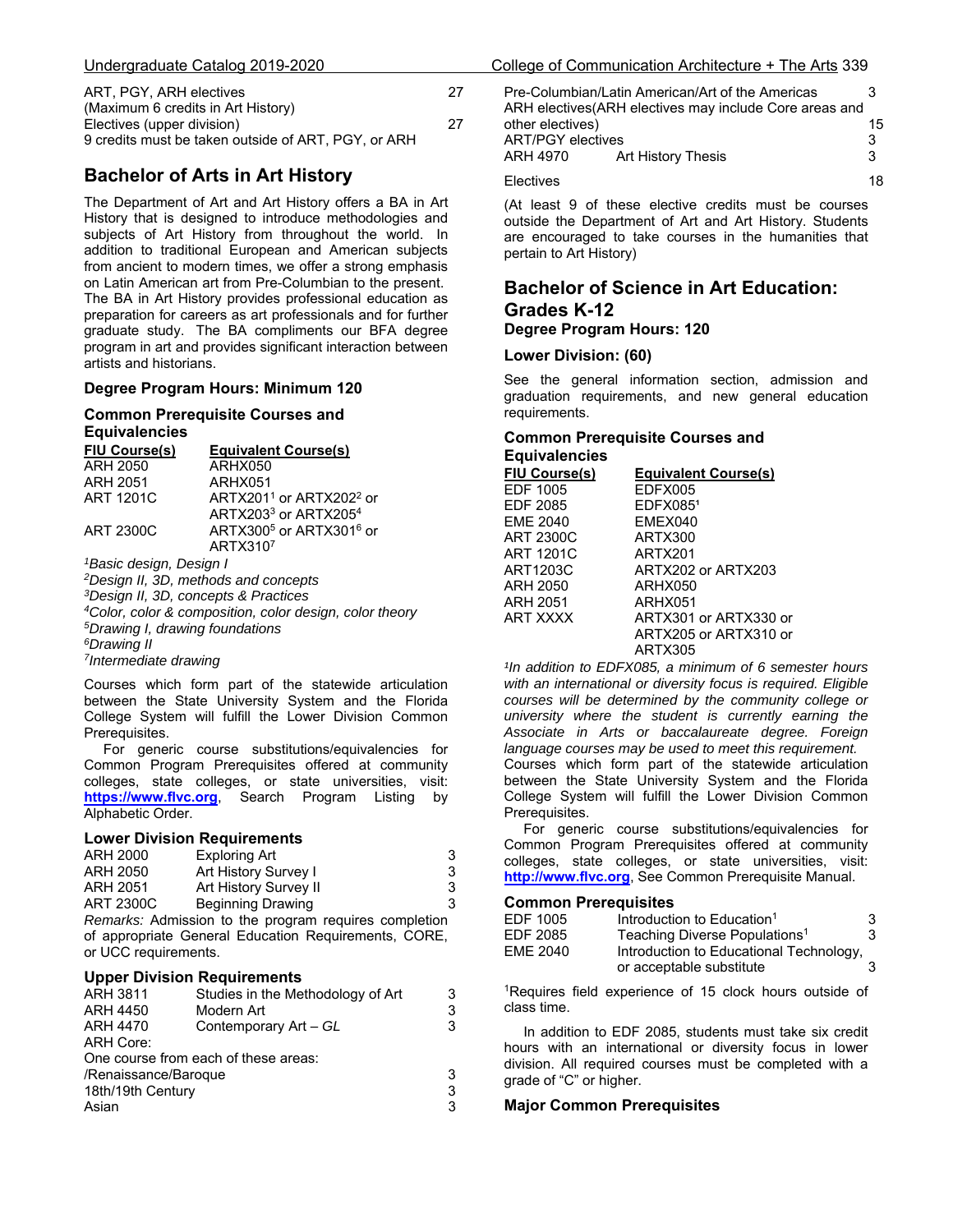#### 340 College of Communication Architecture + The Arts Undergraduate Catalog 2019-2020

| <b>ART 1201C</b> | 2D Design                   | 3 |
|------------------|-----------------------------|---|
| <b>ART 1203C</b> | 3D Design                   | 3 |
| <b>ART 2300C</b> | <b>Beginning Drawing</b>    | 3 |
| ARH 2050         | Art History Survey I        | 3 |
| <b>ARH 2051</b>  | Art History Survey II       | 3 |
| <b>ART xxxx</b>  | <b>Art Studio Electives</b> | 6 |

### **Upper Division Program: (60)**

|                                     | <b>Subject Matter Specialization: (30)</b> |       |
|-------------------------------------|--------------------------------------------|-------|
| ARH 4470                            | Contemporary Art - GL                      | 3     |
| <b>ART 3331C</b>                    | <b>Figure Drawing II</b>                   | 3     |
| ART 3504C                           | Intermediate Painting                      | 3     |
| ART 3402C                           | Intermediate Printmaking                   | 3     |
| ART 3702C                           | Sculpture II                               | 3     |
| <b>PGY 3410C</b>                    | Intermediate Photography                   | 3     |
| <b>Art History Elective</b>         |                                            | 3     |
| ART 3760C                           | Intermediate Ceramics                      | 3     |
|                                     | Select two of the following three courses: |       |
| ARE 4848                            | Concepts in Art Education                  | 3     |
| EDF 4xxx                            | <b>Study Abroad</b>                        | $3-6$ |
| ARE 4459                            | <b>New Media/Crafts</b>                    | 3     |
| <b>Professional Education: (30)</b> |                                            |       |
| EDP 3004                            | Educational Psychology                     | 3     |
| <b>RED 4325</b>                     | Subject Area Reading                       | 3     |
|                                     |                                            |       |

| <b>ESOL Issues and Strategies for Content</b> |
|-----------------------------------------------|
| З                                             |
|                                               |
| 3                                             |
|                                               |
| 3                                             |
| Special Topics in Art Education or            |
| $3-6$                                         |
| 9                                             |
|                                               |

#### **Special Methods and Student Teaching**

Students must complete the 14 semester hours of foundations courses, and all core courses before enrolling in 4000-level Special Teaching Lab courses. ARE 4316 and ARE 4341 must be taken before ARE 4940. Applications to student teach are due in the office of

the Office of Clinical Experiences by June 1 for Spring semester placement.

## **Bachelor of Science in Art Education Art Education: Career Development Track**

#### **Degree Program Hours: 120**

#### **Lower Division: (60)**

See the general information section, admission and graduation requirements, and new general education requirements.

#### **Common Prerequisite Courses and Equivalencies**

| <b>Equivalent Course(s)</b> |
|-----------------------------|
| EDFX005                     |
| EDFX0851                    |
| EMEX040                     |
| ARTX300                     |
| ARTX201                     |
|                             |

| ART1203C | ARTX202 or ARTX203    |
|----------|-----------------------|
| ARH 2050 | ARHX050               |
| ARH 2051 | ARHX051               |
| ART XXXX | ARTX301 or ARTX330 or |
|          | ARTX205 or ARTX310 or |
|          | ARTX305               |

*¹In addition to EDFX085, a minimum of 6 semester hours with an international or diversity focus is required. Eligible courses will be determined by the community college or university where the student is currently earning the Associate in Arts or baccalaureate degree. Foreign language courses may be used to meet this requirement.* 

Courses which form part of the statewide articulation between the State University System and the Florida College System will fulfill the Lower Division Common Prerequisites.

 For generic course substitutions/equivalencies for Common Program Prerequisites offered at community colleges, state colleges, or state universities, visit: **http://www.flvc.org**, See Common Prerequisite Manual.

#### **Common Prerequisites**

| EDF 1005 | Introduction to Education <sup>1</sup>    | 3 |
|----------|-------------------------------------------|---|
| EDF 2085 | Teaching Diverse Populations <sup>1</sup> | 3 |
| EME 2040 | Introduction to Educational Technology,   |   |
|          | or acceptable substitute                  |   |

<sup>1</sup>Requires field experience of 15 clock hours outside of class time.

 In addition to EDF 2085, students must take six credit hours with an international or diversity focus in lower division. All required courses must be completed with a grade of "C" or higher.

#### **Major Common Prerequisites**

| <b>ART 1201C</b> | 2D Design                | 3  |
|------------------|--------------------------|----|
| <b>ART 1203C</b> | 3D Design                | 3  |
| <b>ART 2300C</b> | <b>Beginning Drawing</b> | 3  |
| ARH 2050         | Art History Survey I     | 3  |
| ARH 2051         | Art History Survey II    | 3  |
| ART XXXX         | Art Studio Electives     | 6. |

#### **Upper Division Program: (60)**

|                              | <b>Subject Matter Specialization: (45)</b>    |                                            |
|------------------------------|-----------------------------------------------|--------------------------------------------|
| ARH 4470/                    | Contemporary Art or Modern Art                |                                            |
| ARH 4450                     |                                               | 3                                          |
| ART 3331C                    | Figure Drawing II                             | $\begin{array}{c} 3 \\ 3 \\ 3 \end{array}$ |
| ART 3504C                    | Intermediate Painting                         |                                            |
| ART 3402C                    | Intermediate Photography                      |                                            |
| ART 3702C                    | Sculpture II                                  | $\frac{3}{3}$                              |
| <b>PGY 34IOC</b>             | Intermediate Photography                      |                                            |
| ARH 3XXX or                  | Art History Elective                          |                                            |
| 4XXX                         |                                               | $\frac{3}{3}$                              |
| ART 3760C                    | Intermediate Ceramics                         |                                            |
| ART 4XXX/                    | Study Abroad or Approved Electives            |                                            |
| ARE 4XXX                     |                                               | 6                                          |
| ARE 4XXX/                    | Art Education / Art Studio Electives          |                                            |
| ART 4XXX                     |                                               | 15                                         |
| Professional Education: (15) |                                               |                                            |
| EDP 3004                     | <b>Educational Psychology</b>                 |                                            |
| RED 4325                     | Subject Area Reading                          | 3<br>3                                     |
| TSL 4324                     | <b>ESOL Issues and Strategies for Content</b> |                                            |
|                              | Teachers – Gl                                 | 3                                          |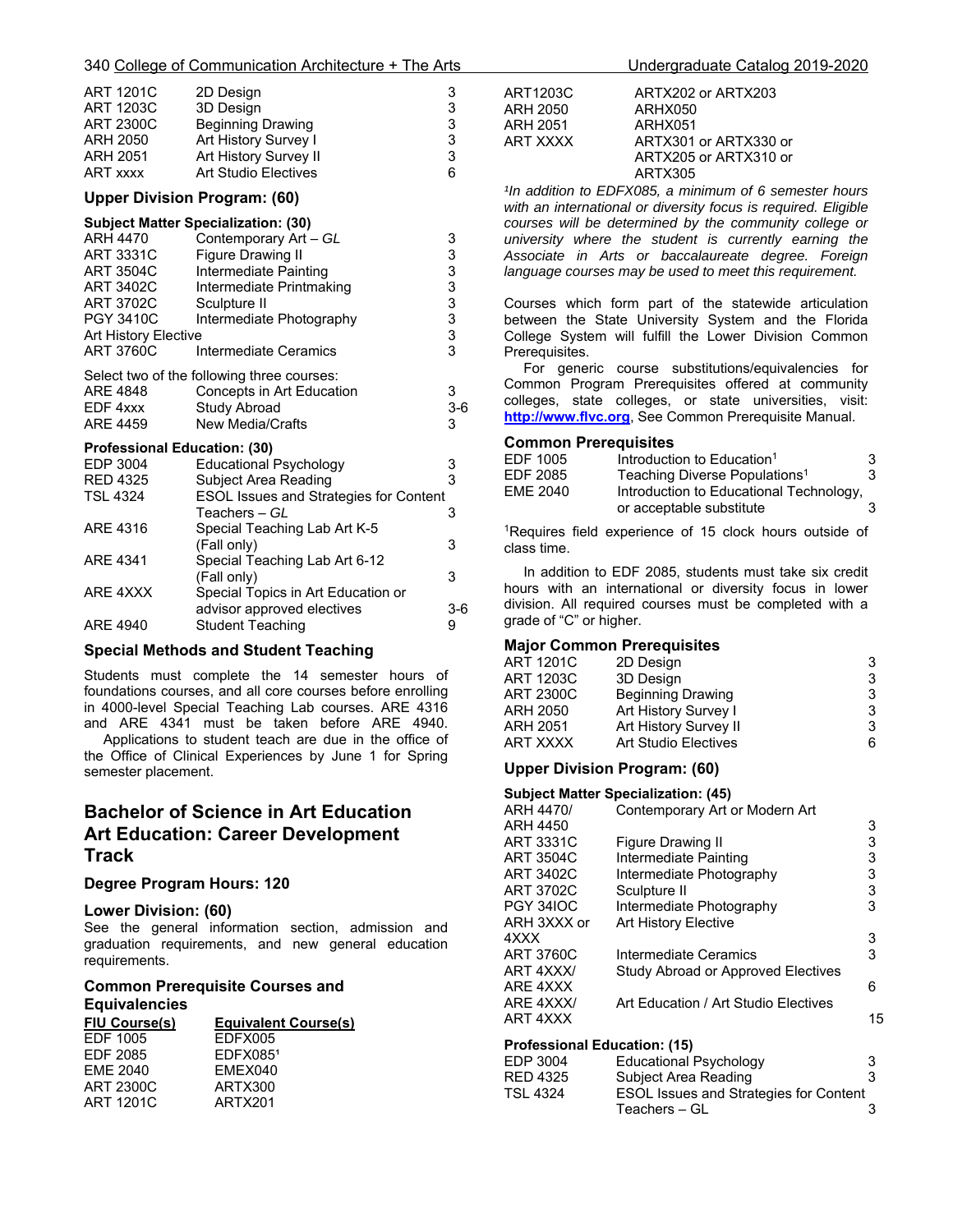| ARE 4316 | Special Teaching Lab Art K-5  |  |
|----------|-------------------------------|--|
|          | (Fall Only)                   |  |
| ARE 4341 | Special Teaching Lab Art 6-12 |  |
|          | (Fall Only)                   |  |

#### **Special Methods and Student Teaching**

Students must complete the 14 semester hours of foundations courses, and all core courses before enrolling in 4000-level Special Teaching Lab courses.

## **Minor in Art (18 credit hours)**

| <b>ARH Elective</b>                                       | 3  |
|-----------------------------------------------------------|----|
| ART 2300C or ART 2330C                                    |    |
| Beginning Drawing/Beginning Figure Drawing                | 3  |
| ART Studio Electives (4)                                  |    |
| Total                                                     | 18 |
| <b>Note:</b> A minimum of 9 credits must be at FIU, and a |    |
| minimum of 9 credits must be upper-division (3000-4000    |    |

## **Minor in Art History (18 credit hours)**

| ARH 4450                   | Modern Art                                                | 3  |
|----------------------------|-----------------------------------------------------------|----|
| ARH 4470                   | Contemporary Art - GL                                     | 3  |
| <b>ART Studio Elective</b> |                                                           | 3  |
| ARH Electives (3)          | a                                                         |    |
| Total                      |                                                           | 18 |
|                            | <b>Note:</b> A minimum of 9 credits must be at FIU, and a |    |

minimum of 9 credits must be upper-division (3000-4000 level)

#### **Course Descriptions Definition of Prefixes**

level)

ARE-Art Education; ARH-Art History; ART-Art; GRA-Graphic Arts; IDS-Interdisciplinary Studies; PGY-Photography. Courses that meet the University's Global Learning requirement are identified as GL.

**ARE 3313 Experiencing Art in the Elementary Schools (3).** Knowledge and skills for the development and implementation of art experiences in the elementary curriculum for the elementary classroom teacher. Lab fee required.

**ARE 4316 Special Teaching Laboratory: Art in Grades K-6 (3).** Development of instructional skills, techniques, and strategies for teaching art in the elementary school. Laboratory and field participation required. Lab fee required.

**ARE 4341 Special Teaching Laboratory: Art in Grades 7-12 (3).** Development of instructional skills, techniques, and strategies for teaching art in the middle and senior high school. Laboratory and field participation required. Lab fee required.

**ARE 4459 New Media - Crafts in the Classroom (3).**  Understand the role and evolution of crafts in the schools, their function in child development, planning, assessment and basic production techniques with various media. Lab fee required.

**ARE 4848 Concepts in Art Education (3).** Understand philosophies and events that influenced the development of Art Education and the application of Discipline-Based Art Education and Aesthetic Education to the classroom.  $(F,SS)$ 

**ARE 4920 Advanced Workshop in Art Education – Technology for the Visual Arts Educators (3).** Production and application of materials and techniques in art education, in laboratory or field setting. Lab fee required.

**ARE 4925 Advanced Workshop in Art Education (3).** Production and application of materials and techniques in art education, in a laboratory of field setting. Lab fee required.

**ARE 4926 Advanced Workshop in Art Education (3).** Production and application of materials and techniques in art education, in laboratory or field setting. Lab fee required.

**ARE 4927 Advanced Workshop in Art Education (3).** Production and application of materials and techniques in art education, in laboratory or field setting. Lab fee required.

**ARE 4928 Advanced Workshop in Art Education (3).** Production and application of materials and techniques in art education, in laboratory or field setting. Lab fee required.

**ARE 4929 Advanced Workshop in Art Education (3).** Production and application of materials and techniques in art education, in laboratory or field setting. Lab fee required.

**ARE 4940 Student Teaching in Art (9).** Supervised teaching in an elementary and secondary school. (S)

**ARE 4944C Community Outreach (3).** Through field experience and diverse client contact students will promote community partnership and collaboration.

**ARH 2000 Exploring Art –** *GL* **(3).** Offers an introductory, non-chronological approach to the understanding and appreciation of art.

**ARH 2050 Art History Survey I (3).** A broad survey of the visual arts and architecture from the Paleolithic Period through the Middle Ages.

**ARH 2051 Art History Survey II (3).** A broad survey of the visual arts and architecture from the Renaissance through the Modern Age.

**ARH 3210 Early Christian and Byzantine Art (3).** The art of the Byzantine Empire from the early Christian period and the foundation of Constantinople to the Ottoman conquest and afterward (300-1500 A.D.). Prerequisites: ARH 2050 or permission of the instructor.

**ARH 3313 The Art of Renaissance Florence (3).** Course to accompany student program in Florence will focus on all periods of Italian Renaissance Art with particular emphasis on Florentine Art.

**ARH 3350 Baroque Art (3).** European art of the 17th and early 18th centuries. Artists to be considered include Bernini, Caravaggio, Velazquez, Vermeer, Rembrandt,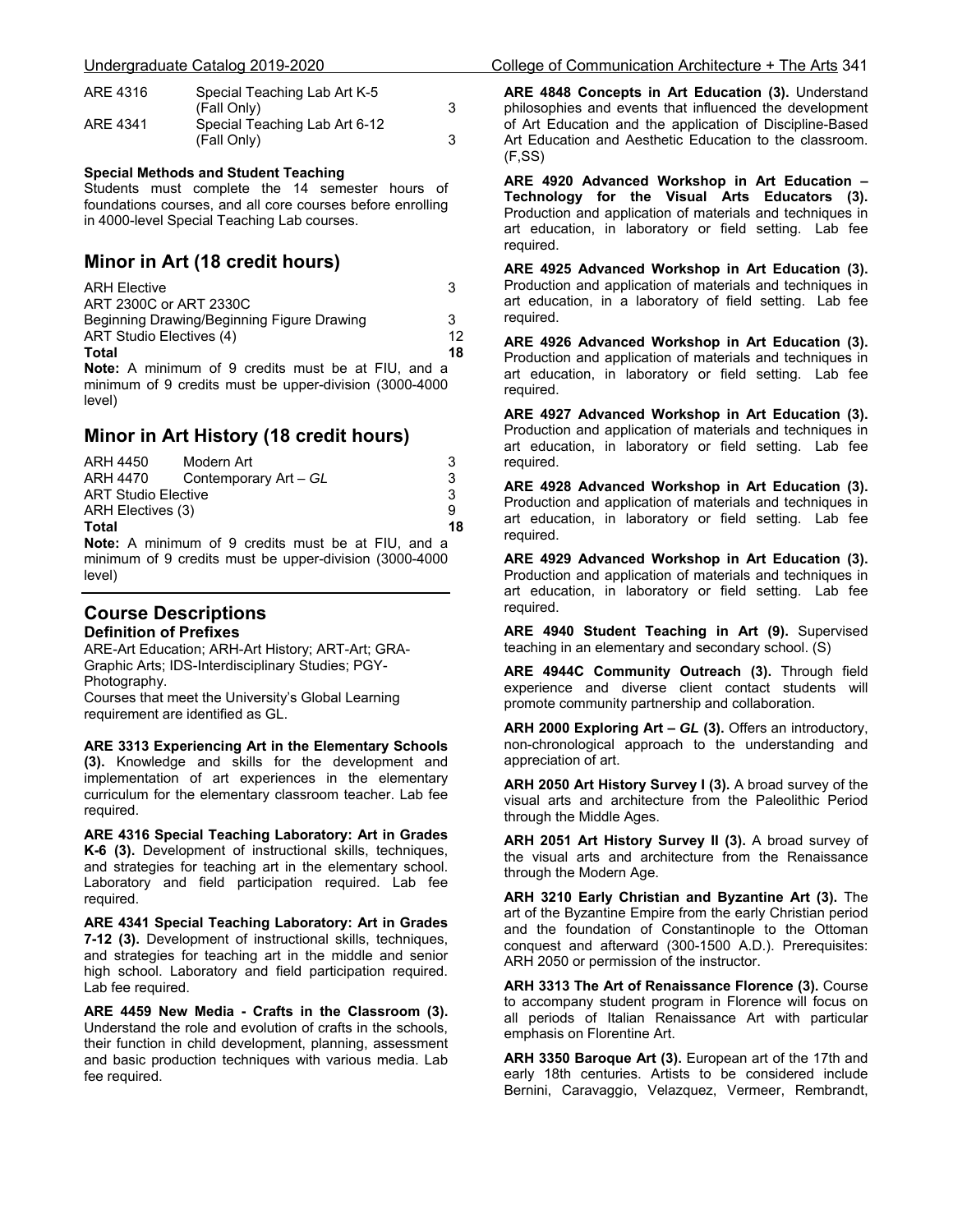Rubens, Poussin, La Tour, and Watteau. Prerequisite: ARH 2051.

**ARH 3511 Introduction to the Visual Arts of the African World (3).** Examines the continuities between African arts and the arts of African Diaspora. It traces the visual arts from the earliest cave paintings in Africa to the latest Hip-Hop arts in the United States.

**ARH 3676 Caribbean Art: Myth and Reality (3).** A survey of the contemporary art of the Caribbean with a brief introduction to its early history and a discussion of its complex social structures from country to country.

**ARH 3714 History of Photography of Architecture (3).** The history of photography from 1839 to now with strong emphasis on the photography of architecture.

**ARH 3811 Studies in the Methodology of Art History (3).** To introduce art history majors to the variety of methods scholars have adopted and developed for conveying their perspectives on art history, including aesthetics and art theory. Prerequisites: ARH 2000, ARH 2050, and ARH 2051.

**ARH 3839 Fundamentals of Museum Studies (3).** Outlines the basic topics and issues associated with different types of American museums. Museums are examined as cultural, political, and educational institutions.

**ARH 3873 Women in Latin American Art (3).** Introduces women in Latin American art from its Pre-Columbian beginnings through the twentieth century. Emphasis will be on painting and sculpture of the twentieth century.

**ARH 3930 Special Topics in Art History (3).** Rotating special topics in art history. May be repeated with change of content. Prerequisites: ARH 2050 and ARH 2051 or permission of the instructor.

**ARH 4014 History of Decorative Arts (3).** A survey of the more important and influential periods in history in the production of ceramics, fabrics, glass, jewelry and silversmithing.

**ARH 4131 Greek Art (3).** The art of Greece from the Bronze Age through the Classical Period. Prerequisite: ARH 2050.

**ARH 4151 Roman Art (3).** The art of Ancient Rome from the early Iron Age through the late Roman Empire.

**ARH 4254 Late Gothic Art in Italy (3).** Examines major monuments and artists of late medieval Italy. Artists considered include Giotto, Duccio, Simone Martinim, and Ambrogio Lorenzetti. Prerequisites: ARH 2050 or ARH 2051.

**ARH 4310 Early Italian Renaissance (3).** A study of Italian Renaissance art from its origins in the late Gothic period through the 15th century. Artists to be considered include Giotto, Duccio, Masaccio, Ghiberti, Brunelleschi, Donatello, Fra Angelico, Uccello, and Botticelli.

**ARH 4311 The Art of Venice: The Rise of a Mediterranean Superpower (3).** Analysis of artistic aspects of Venice's growth to power. Emphasis on the Church of St. Mark and the Venetian masters.

**ARH 4312 Later Italian Renaissance (3).** A study of the late 15th and 16th century Italian art, with emphasis on the High Renaissance and Mannerism. Artists to be considered include Leonardo da Vinci, Michelangelo, Raphael, Andrea del Sarto, Giorgione, Titian, Pontormo, and Parmigianino.

**ARH 4355 18th-Century European (3).** A study of European academic of art, Rococo, Neoclassicism, and early Romanticism. Artists to be considered include Poussin, Watteau, Hogarth, Reynolds, Barry, Fuseli, and David. j

**ARH 4413 Enlightenment and Romanticism (3).** Examines the art of the European Enlightenment and Romantic movement from 1700 to 1848. Artists to be considered include Watteau, Greuze, David, Goya, Blake, Ingres, Gericault, Delacroix, and Friedrich. Prerequisites: ARH 2051 or permission of the instructor.

**ARH 4414 19th-Century European Art (3).** A study of Neoclassicism, Romanticism, Realism, and Impressionism. Artists to be considered include David, Ingres, Gericault, Delacroix, Goya, Courbet, Manet, Degas, Monet, and Renoir.

**ARH 4430 Art and Politics (3).** An investigation into the interrelationship between art and political issues, with emphasis on the 19th and 20th centuries.

**ARH 4433 Realism, Impressionism, and Post-Impressionism (3).** Examines the widespread engagement with modern life in European art from 1848 to 1900. Artists considered include Courbet, Manet, Monet, Renior, Degas, Seurat, Van Gogh, Gauguin, Cezanne, and Munch. Prerequisites: ARH 2051 or permission of the instructor.

**ARH 4435 Modern Art in Europe, 1880-1915 (3).** Examines the widespread engagement with modern life in European art from 1880 to 1915. Art movements considered include Post-Impressionism, Symbolism, Expressionism, Fauvism, Cubism, and Futurism.

**ARH 4450 Modern Art (3).** A survey of European and American art from 1890-1945. Prerequisites: ARH 2051 or permission of the instructor.

**ARH 4470 Contemporary Art –** *GL* **(3).** A survey of art from 1945 to the present. Prerequisites: ARH 2051 or ARH 4450 or permission of the instructor.

**ARH 4471 Post 1985 Art (3).** Examines the changing roles of the arts within the current socio-political context of plurality, corporate sponsorship and mass communications.

**ARH 4503 Art and Shamanism (3).** An overview of shamanic art and performance since its origins to the present day. It includes a survey of shamanic practices in Siberia, Central Asia, and the Americas.

**ARH 4504 Primitive Art (3).** An introduction to the art of widely dissimilar groups from areas on the margin or beyond the cultural influences of Europe, the Near East, India, China, and Japan. Emphasis will be placed on African, Oceanic, and North American Indian Art.

**ARH 4512 African Diaspora Arts (3).** A survey of the origins and transformation of African Diaspora arts, and their regional manifestations across the Americas. It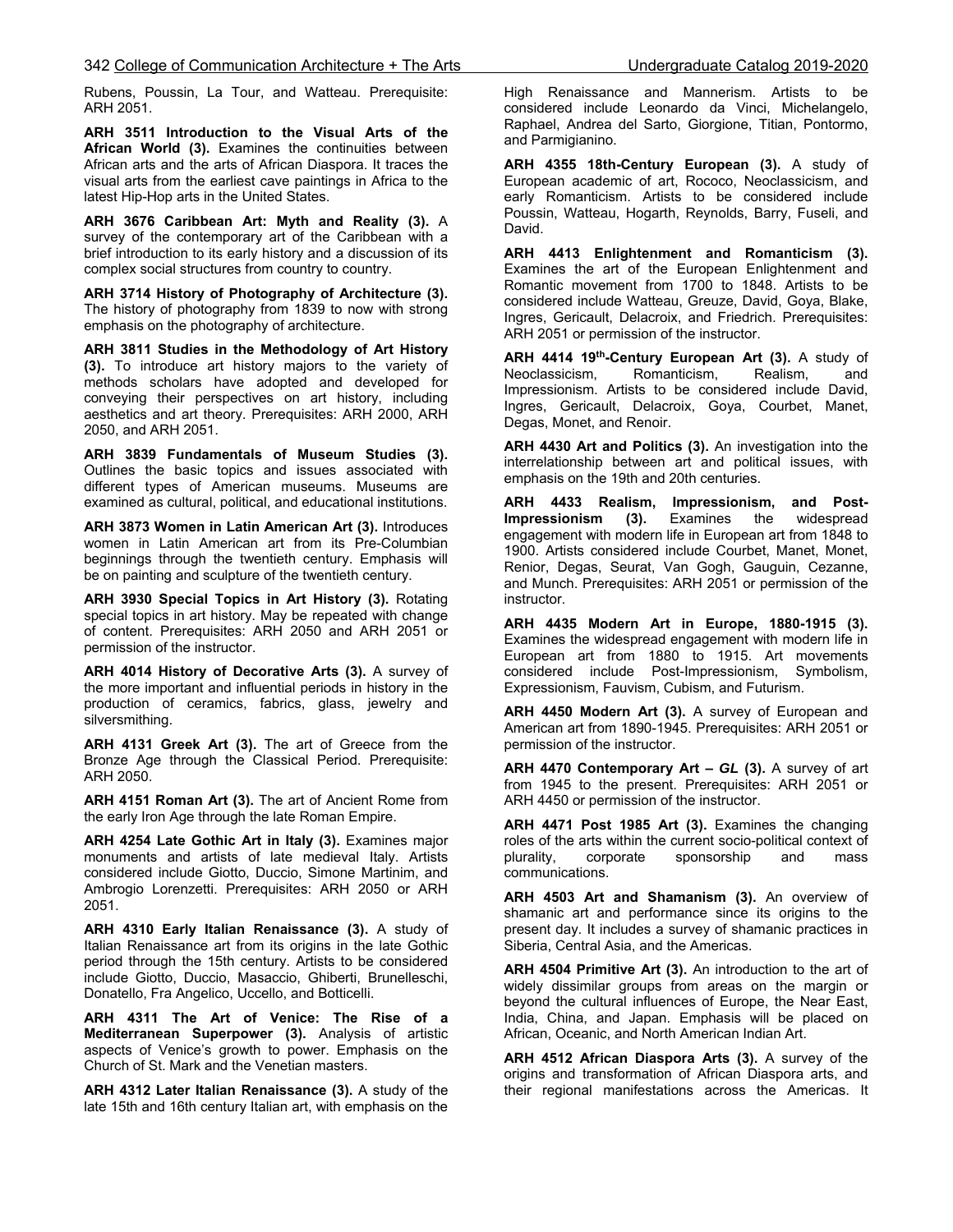considers the Harlem Renaissance, Hip Hop, and identity politics.

**ARH 4520 African Arts –** *GL* **(3).** A study of the visual arts in Africa from the ancient world to the present. It focuses on the historical transformation and regional variability in art forms and their meanings on the Continent.

**ARH 4534 Buddhist Art of Asia (3).** This course investigates art, religion and literature in Asia. It examines the close connections between literary history and art history, and doctrines and visual images.

**ARH 4552 Arts of China and Japan (3).** This course is an introduction to and overview of the arts of China and Japan from antiquity to present covering a wide range of media in their historical, philosophical and religious contexts.

**ARH 4553 A Social History of Chinese Painting (3).** In examination of the social history of Chinese painting, this course looks into masters, masterpieces and art patrons of the last 3000 years.

**ARH 4557 Contemporary Chinese Art (3).** This course explores Chinese contemporary arts and artists in their social, economic, political and contexts.

**ARH 4600 North American Indian Art (3).** A survey of native North American art history with emphasis on the post-contact period. The arts of the far North, Northwestcoast, Southwest, Plains and the Eastern Woodlands.

**ARH 4610 American Art (3).** A survey of American painting from the Colonial period to the eve of World War I. Artists to be studied include Copley, West, Cole, Whistler, Sargent, Homer, Henri, and Bellows.

**ARH 4650 Pre-Columbian Art (3).** A survey of Pre-Columbian Art from approximately 2000BCE to 1500CE of Mesoamerica, Intermediate area from Honduras to Colombia and the Andes.

**ARH 4652 Pre-Columbian Art of the Andes (3).** A survey of Andean Pre-Columbian art and architecture. Basic characteristics of technique, style and iconography inrelation to Andean socioeconomic and cultural patterns.

**ARH 4653 Mesoamerican Art History (3).** A survey of Meso-American Pre-Columbian art and architecture from the Mexican and Mayan territories, 1500BCE to the Conquest.

**ARH 4662 The Art of Spain and Her Colonies (3).** Explores art of Spain from 1492 through early 19th century, the encounter between Spain and the Americas after the Conquest, and the art of the colonies.

**ARH 4670 20th Century Latin American Art (3).** The art of Central and South America and the Caribbean of the 20th century.

**ARH 4672 A History of Cuban Art (3).** A survey of the visual arts in Cuba (sculpture, painting, and prints) with emphasis on the 20th century.

**ARH 4710 History of Photography (3).** A chronological examination of the work of the world's most significant photographers, from photography's invention in the 1830's to the present.

**ARH 4713 History of Photography Since 1945 (3).** An examination of the most significant photographic works, critical concepts, and new trends which have arisen since WWII. Prerequisite: ARH 4710.

**ARH 4724 History of Graphic Design (3).** This course aims to examine the significant designs from the history of visual communications with a concentration on the 20th century.

**ARH 4771 History of Digital Art (3).** A chronological examination of the work of the world's most significant digital works in the visual arts 1900 to present.

**ARH 4804 History of Aesthetics Thought in Europe, 1760-1900 (3).** A study of the history of aesthetic thought in Europe from 1760 to 1900. Theorists to be considered include Winckelmann, Lessing, Diderot, Kant, Hegel, Baudelaire, and Nietzsche.

**ARH 4831 Introduction to Museum Ethics, Policies and Procedures (3).** Introduction to the legal, ethical status of museums and the obligation to the public regarding their governance, policymaking and financial planning.

**ARH 4832 Introduction to Exhibition Development (3).** This course will examine the history, theory, and practical aspects of museum exhibitions, including exhibition planning, design, and interpretation.

**ARH 4834 Introduction to Curatorial Methods and Practices (3).** Introduction to museum history and theory; exhibit planning, design and interpretation. Emphasis on contemporary art practices with room for the discussion of other disciplines.

**ARH 4844 Spanish Art (3).** Explores the art of Spain from 1492 through the early 20th century. Includes painting, sculpture and architecture.

**ARH 4856 Introduction to Museum Education (3).** Introduction to educational functions of a museum including interpretive principles and techniques, program design and community outreach.

**ARH 4871 Women and Art (3).** Women in the history of art; past, present and future.

**ARH 4905 Directed Studies (1-6).** A group of students, with the approval of the art faculty, may select a master teacher of theory, research or criticism in selected areas as film, painting, sculpture, architecture, crafts, art history, multi-media art, etc. Arrangements must be made at least a semester before course is offered. May be repeated.

**ARH 4910 Research (1-6).** Art history, criticism, and theory in areas not covered by the present program and that the student wishes to study. Prerequisite: Permission of the instructor. May be repeated.

**ARH 4941 Internship (1-6).** Students will work under supervision of the Art department. Permission number is required before registering, 60 hours per semester minimum.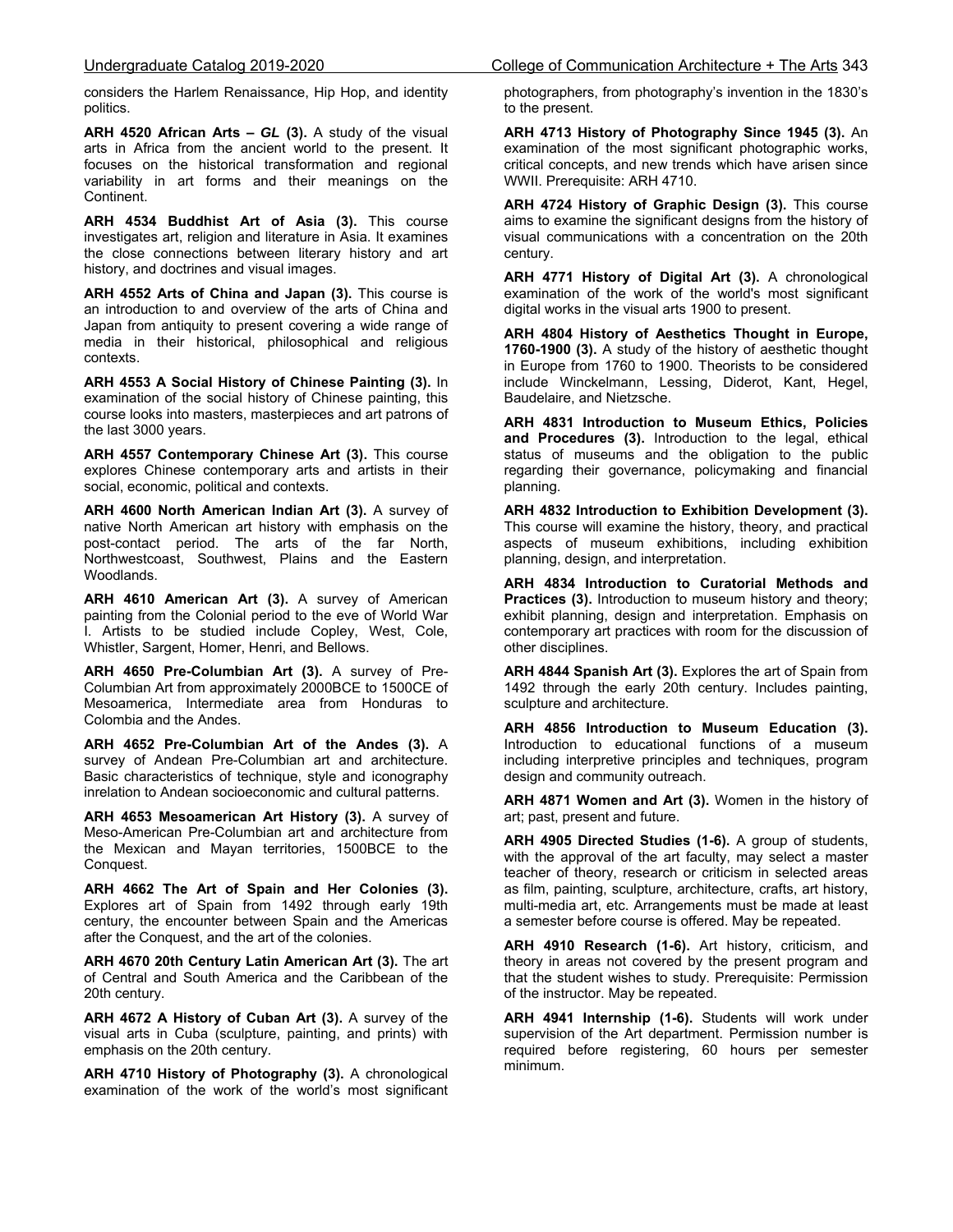**ARH 4943 Art History Internship Experience (0).** Experience in art historical practice learned through work with licensed professionals.

**ARH 4970 Art History Thesis (3).** Required for art history majors. Students will research a topic and prepare a serious quality paper. Prerequisite: ARH 3811.

**ARH 5325 Graduate Art in Renaissance Florence (3).**  For study in Florence. Course examines art of Renaissance from its beginnings in Florence with on-site classes. Prerequisite: Graduate standing.

**ARH 5362 Baroque Art (3).** Baroque art and architecture of the 17th and 18th centuries in Europe. Slide lectures and discussions, advanced research required.

**ARH 5363 Graduate 18th-Century Art in Europe (3).** A study of European academies of art, Rococo, Neoclassicism, and early Romanticism. Artists to be considered include Poussin, Watteau, Hogarth, Reynolds, Barry, Fuseli, and David. Prerequisite: Graduate standing.

**ARH 5421 Graduate Enlightenment and Romanticism (3).** Examines the art of the European Enlightenment and Romantic movement from 1700 to 1848. Artists to be considered include Watteau, David, Goya, Blake, Ingres, Gericault, Delacroix, and Friedrich. Prerequisite: Graduate standing.

**ARH 5440 Graduate Nineteenth Century Art (3).** An advanced survey of 19th-century art in its social, political, and historical context. Includes French, English, Spanish artists. Prerequisite: Graduate standing.

**ARH 5441 Graduate Realism, Impressionism, and Post-Impressionism (3).** Examines the widespread engagement with modern life in European art from 1848 to 1900. Artists to be considered include Courbet, Manet, Monet, Renoir, Seurat, Van Gogh, Gauguin, Cezanne, and Munch. Prerequisite: Graduate standing.

**ARH 5442 Advanced Modern Art in Europe, 1880-1915 (3).** Examines the widespread engagement with modern life in European art from 1880 to 1915. Art movements considered include Post-Impressionism, Symbolism, Expressionism, Fauvism, Cubism, and Futurism.

**ARH 5465 Modern Art (3).** Offers a history of modern art from ca 1880 to 1940. It concentrates on the study of European and American avant-garde visual art movements with emphasis on their art in modern society. For graduate students.

**ARH 5482 Graduate Contemporary Art (3).** Course examines the visual arts in Europe and the U.S. from the 1960's to the present with focus on major art movements, artists, and artwork. Prerequisite: Graduate standing.

**ARH 5532 Beliefs Made Visible (3).** This course investigates art, religion and literature in Asia. We will examine the close connections between literary history and art history, and doctrines and visual images.

**ARH 5550 Advanced Arts of China and Japan (3).** This course is an introduction to and overview of the arts of China and Japan from antiquity to present covering a wide range of media in their historical, philosophical and religious contexts.

**ARH 5561 Literati Vision in Chinese Painting (3).** In examination of the social history of Chinese painting, this course looks into masters, masterpieces and art patrons of the last 3000 years.

**ARH 5663 Graduate Art of Spain and Her Colonies (3).** Course explores art of Spain from 1492 through early 19th century, the encounter between Spain and the Americas after the Conquest, and the art of the colonies. For graduate students.

**ARH 5671 Seminar in 20th Century Latin American Art (3).** This course will examine the art of the 20th century, in a seminar focusing on painting and sculpture in Europe and America from the end of the 19th century to the present day. For graduate students.

**ARH 5675 Graduate History of Cuban Art (3).** A study of visual arts of Cuba in the 20th century, within historical, social, and cultural context. Prerequisite: Graduate standing.

**ARH 5677 Caribbean Art: Myth and Reality (3).** A survey of the contemporary art of the Caribbean with a brief introduction to its early history and a discussion of its complex social structures from country to country.

**ARH 5715 History of Photography (3).** A chronological examination of the work of the world's most significant photographers from photographic works and ideas from invention to the present. For graduate students.

**ARH 5716 History of Photography Since 1945 (3).** An examination of the most significant photographic works, critical concepts, and new trends which have arisen since WWII. Prerequisite: ARH 4710. For graduate students.

**ARH 5717 History of Photography of Architecture (3).** The history of photography from 1839 to now with strong emphasis on the photography of architecture.

**ARH 5725 History of Graphic Design (3).** This course aims to examine the significant designs from the history of visual communications with a concentration on the 20th century.

**ARH 5776C History of Digital Art (3).** This course examines major developments in the practice, methods and theories of digital arts in a historical context with focus on art history and visual culture.

**ARH 5785 History of Object Design (3).** This course aims to examine the significant objects from the history of craft and design with a concentration on the 20th century.

**ARH 5797 Museum Education (3).** Course examines educational functions of a museum including interpretive principles and techniques, program design and community outreach.

**ARH 5805 Critical Studies in the Visual Arts (3).** Introduction to the methods and concerns of recent art history. Discussion of students' work in context of the contemporary art world. Prerequisites: ARH 4450 and ARH 4470. For graduate students.

**ARH 5807 Graduate History of Aesthetic Thought in Europe, 1760-1900 (3).** A study of the history of aesthetic thought in Europe from 1760 to 1900. Theorists to be considered include Winckelmann, Lessing, Diderot, Kant,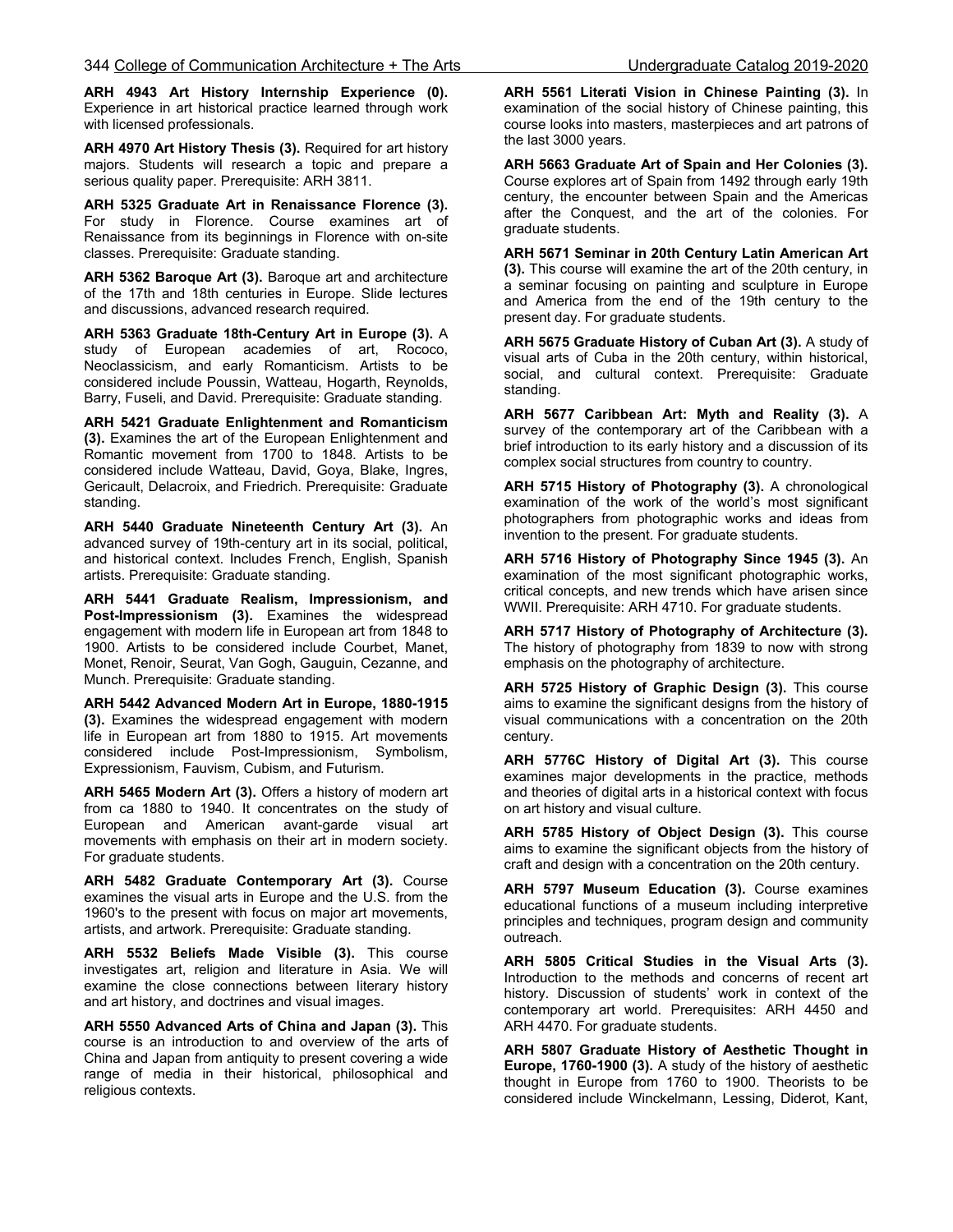Hegel, Baudelaire, and Nietzsche. Prerequisite: Graduate standing.

**ARH 5837 Exhibition Development (3).** This course will examine the history, theory, and practical aspects of museum exhibitions, including exhibition planning, design, and interpretation.

**ARH 5845 Graduate Spanish Art (3).** Explores the art of Spain from 1492 through the early 20th century. Painting, sculpture and architecture covered in slide lectures.

**ARH 5850 Introduction to Museum Studies: History and Philosophy of Museums (3).** Introduces the wide range of topics and issues associated with different types of American museums. Museums are examined as cultural, political, and educational institutions. Prerequisite: Graduate standing.

**ARH 5851 Museum Ethics, Policies and Procedures (3).** The legal, ethical status of museums and the obligation to the public regarding their governance, policy making and financial planning. Includes theoretical and practical discussions with attention to museums. Prerequisites: Graduate standing or permission of the instructor.

**ARH 5852 Museum Registration Methods (3).** A course in museum registration is designed to provide museum studies students with competency in all areas of object care, registration and information management. Prerequisites: Graduate standing or permission of the instructor.

**ARH 5855 Curatorial Methods and Practices (3).** This course examines museum history and theory; exhibit planning, design, and interpretation. Emphasis on contemporary art practices with room for the discussion of other disciplines.

**ARH 5872 History of Women Artists (3).** Surveys the history of women artists with some discussion of the history of images of women. For graduate students.

**ARH 5874 Women in Latin American Art (3).** Introduces women in Latin American art from its Pre-Columbian beginnings through the twentieth century. Emphasis will be on painting and sculpture of the twentieth century.

**ARH 5881 Advanced Art and Politics (3).** The course explores the political role of art in Europe and Latin America from ancient Greece to the present. It also traces how the idea of the "political" changed from the ancient to modern periods. Prerequisite: Graduate standing.

**ARH 5896 Seminar in the History and Criticism of Art (3).** Examines particular periods or subject areas in the history of art. Course content varies from semester to semester, and with a change in theme, the course may be repeated. Prerequisites: Graduate standing or permission of the instructor.

**ARH 5897 Special Topics in Art History (3).** Rotating special topics on the graduate level in art history. May be repeated with change of topic. Prerequisites: ARH 4450 and ARH 4470. For graduate students.

**ARH 5907 Directed Studies (1-6).** A group of students, with the approval of the art faculty may select a master teacher of theory, research or criticism in selected areas of film, painting, sculpture, architecture, crafts, art history, multi-media art, etc. Arrangements must be made at least a semester before course is offered. May be repeated. For graduate students.

**ARH 5913 Research (1-6).** Art history, criticism, and theory in areas not covered by the present that the student wishes to study. Prerequisite: Permission of the instructor. May be repeated. For graduate students.

**ARH 5940 Internship Experience (3).** Supervised work experience in approved institution. Prerequisite: Permission of the instructor. May be repeated.

**ART 1201C 2D Design (3).** Studio course introducing the basic art elements such as line, value, and color to develop the students vocabulary and awareness of two dimensional potential in various media.

**ART 1203C 3D Design (3).** Studio course introducing the basic elements inherent in three-dimensional works of art. Shape, mass, balance, proportion, and scale are elements which will be explored.

**ART 2021C Introduction to 3D Animation (3).** This course will introduce students to the fundamental terminology, concepts, and techniques of creating computer generated 3D animation. Prerequisites: ART 1201C, ART 1203C, ART 2300C, ART 3820

**ART 2025C Introduction 2D Animation (3).** This course will introduce students to the fundamental terminology, concepts, and techniques of creating traditional and computer generated 2D animation. Prerequisites: ART 1201C, ART 1203C, ART 2300C, ART 3820.

**ART 2205C Color Theory (3).** This course is designed to familiarize the student with the theory and principles of color as it relates to the arts. Lecture, demonstration, and application through assigned projects will be included. Prerequisites: ART 1201C, ART 1203C, ART 2300C, ART 3820

**ART 2300C Beginning Drawing (3).** An introduction to the fundamentals of drawing. The course equips the student with a variety of basic skills, approaches and concepts explored through a comprehensive range of media.

**ART 2330C Beginning Figure Drawing (3).** Drawing from model. Student will study gesture, movement, form, volume, light, and other varied media. Prerequisites: ART 1201C, ART 1203C, ART 2300C, ART 3820

**ART 2400C Beginning Printmaking (3).** Introduces the student to a number of processes. Explores primarily one of the following: etching, lithography or screen printing with excursions into relief collagraph, monotype and color as appropriate. Prerequisites: ART 1201C, ART 1203C, ART 2300C, ART 3820

**ART 2500C Beginning Painting (3).** Introduction to development of expression, through individual understanding of tools, materials, technique, perception and vocabulary of painting. Prerequisites: ART 1201C, ART 1203C, ART 2300C, ART 3820

**ART 2602C Digital Imaging (3).** This is an introduction to digital image manipulation. Prerequisites: ART 1201C, ART 1203C, ART 2300C, ART 3820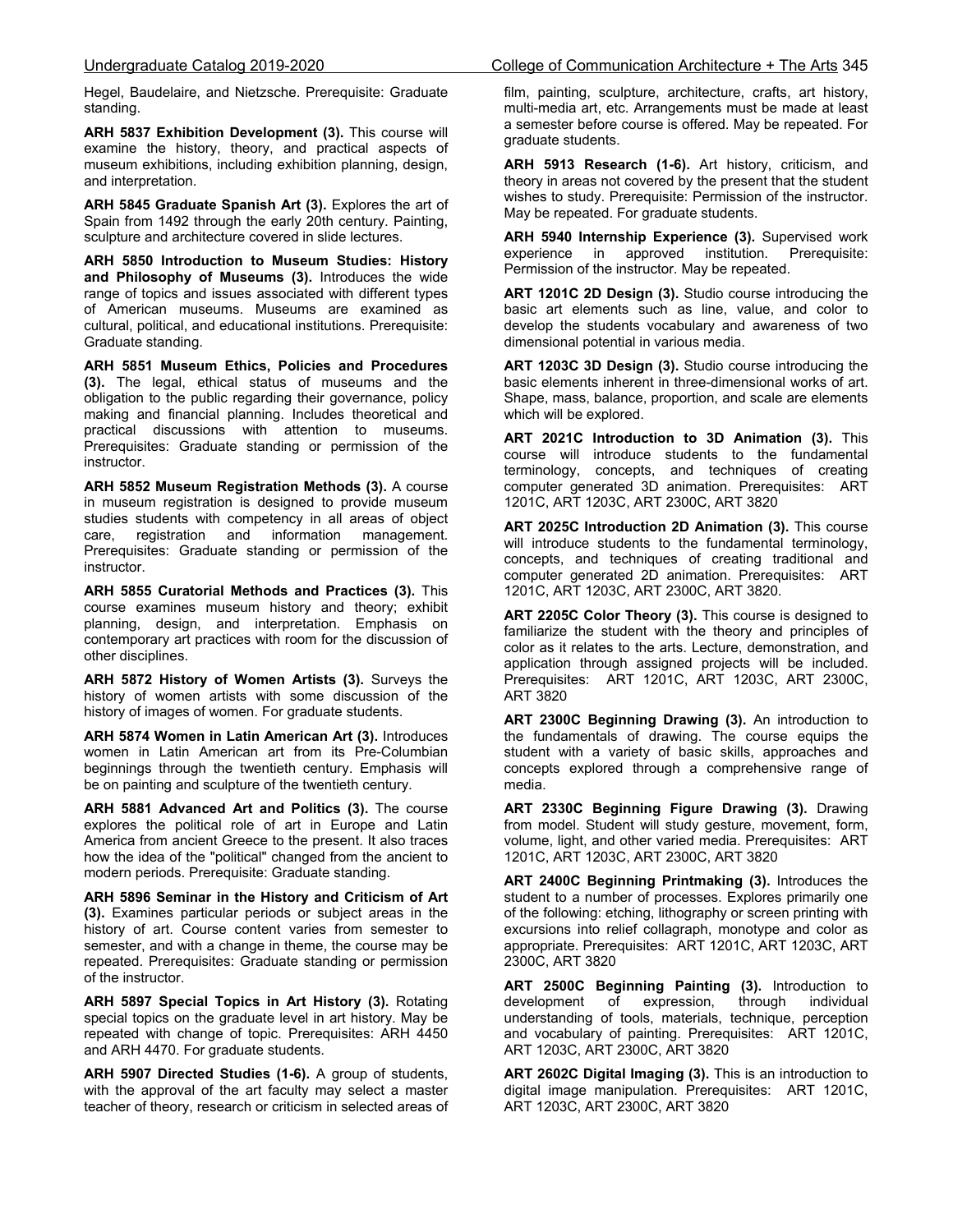**ART 2608C Digital Media Foundation (3).** A dynamic, inter-disciplinary approach to the creation of video art and interactive media work. May be repeated. Prerequisites: ART 1201C, ART 1203C, ART 2300C, ART 3820

**ART 2622C Introduction to Experimental Video Art (3).** Introduction to basic practices of video media with emphasis on making video/audio work. May be repeated. Prerequisites: ART 1201C, ART 1203C, ART 2300C, ART 3820

**ART 2648C Introduction to Digital Art Lab (3).** An introduction in the basic practices of new media for making digital art. Prerequisites: ART 1201C, ART 1203C, ART 2300C, ART 3820

**ART 2701C Beginning Sculpture (3).** Beginning sculpture students will be given assigned problems structured to study the forms in nature and the work of other sculptors. Prerequisites: ART 1201C, ART 1203C, ART 2300C, ART 3820

**ART 2705C Beginning Figure Sculpture (3).** Introduction to figure sculpture. Basic studio course involving the study and rendering of the human figure using clay as the primary medium.

**ART 2750C Beginning Ceramics (3).** A beginning course for art and non-art majors that introduces the fundamentals of throwing and glaze applications. Prerequisites: ART 1201C, ART 1203C, ART 2300C, ART 3820

**ART 3008 Introduction to Visual Arts Marketing (3).** Introduction to marketing communication and tools; considers business management concerns for the current art practice organization. Completion of this course results in a digital portfolio.

**ART 3023C Intermediate Animation (3).** A continued study in the practices of animation for making digital art. Prerequisites: ART 2021C or ART 2025C.

**ART 3115C Low Temperature Ceramics (3).** An in-depth study of low-temperature clays and glazes, and exploration of a variety of glazing and firing techniques, including lustres, residual salt, raku, white and red earthenware, etc.

**ART 3158C Small Scale Metal Fabrication and Castings (3).** Introduction to the technical and conceptual understanding needed to cast and fabricate soft metals.

**ART 3163C Stop Motion and Compositing (3).** An introduction to basic practices of new media with emphasis on experiments in animation and basic operations for developing imagery through time. Course may be repeated.

**ART 3310C Intermediate Drawing (3).** Further development of technical drawing skills. Focus is on experimentation with various materials and processes, with an emphasis on personal direction. May be repeated. Prerequisite: ART 2300C.

**ART 3314C Classical Drawing (3).** Development of conceptual, perceptual and technical classical drawing skills in various. Emphasis will be given to the understanding of composition, perspective, as well as medium applications. Prerequisite: ART2300C

**ART 3332C Intermediate Figure Drawing (3).** Further exploration of the live human figure as it determines our understanding of subject, theme, composition and meaning. May be repeated. Prerequisite: ART 2330C.

**ART 3335C Portrait Drawing (3).** Development of perceptual and technical drawing skills in portraiture with historical perspective. Emphasis will be given to the understanding of mass conception of anatomy and relational proportions. Prerequisite: ART 2300C

**ART 3388C Integrative Biological Drawing and Field Notebooks (3).** This course integrates drawing with science by developing acute skills in observation, visualizing data, and diagramming, with an emphasis on color, through specimen drawing and field notebooks.

**ART 3402C Intermediate Printmaking (3).** Exploration and expansion of experimental print processes as they relate to student's own imagery and acquired skills. Greater independence and personal direction. May be repeated. Prerequisite: ART 2400C

**ART 3504C Intermediate Painting (3).** Intermediate painting with expectation of an extended practice in observational live model painting and exploration of meaning of materials and techniques. May be repeated. Prerequisite: ART 2500C.

**ART 3512C Landscape Painting (3).** Development of perceptual and technical painting skills in landscape painting as well as the understanding of light and color in the environment, atmospheric perspective and medium applications. Prerequisite: ART 2500C

**ART 3515C Still Life Painting (3).** Development of perceptual and technical painting skills in still life painting as well as the understanding of light and color, atmospheric perspective and medium applications. Prerequisite: ART 2500C

**ART 3560C Figure Painting (3).** Development of perceptual and technical painting skills in figure painting. Emphasis will be given to the understanding of the figure palette as well as medium applications. Prerequisite: ART 1201C, ART 2300C, ART 2500C.

**ART 3565C Beginning Fiber Based Art (3).** Introduces the technology of creating imagery on and with the use of clothing, thread, printmaking, ink, and photography. May be repeated. Prerequisites: ART 1201C, ART 1203C, ART 2300C, ART 3820

**ART 3569C Portrait Painting (3).** Development of perceptual and technical painting skills in portraiture. Emphasis will be given to the understanding of the portrait palette as well as medium applications. Prerequisites: ART 2500C and ART 3335C

**ART 3593C Collage/Assemblage (3).** Addresses content development issues as well as formal design and technical problems concerning collage and assemblages. May be repeated.

**ART 3617C Intermediate Experimental Video (3).** A continued study in the basic practices of video media with emphasis on video/audio work. Prerequisite: ART 2622C.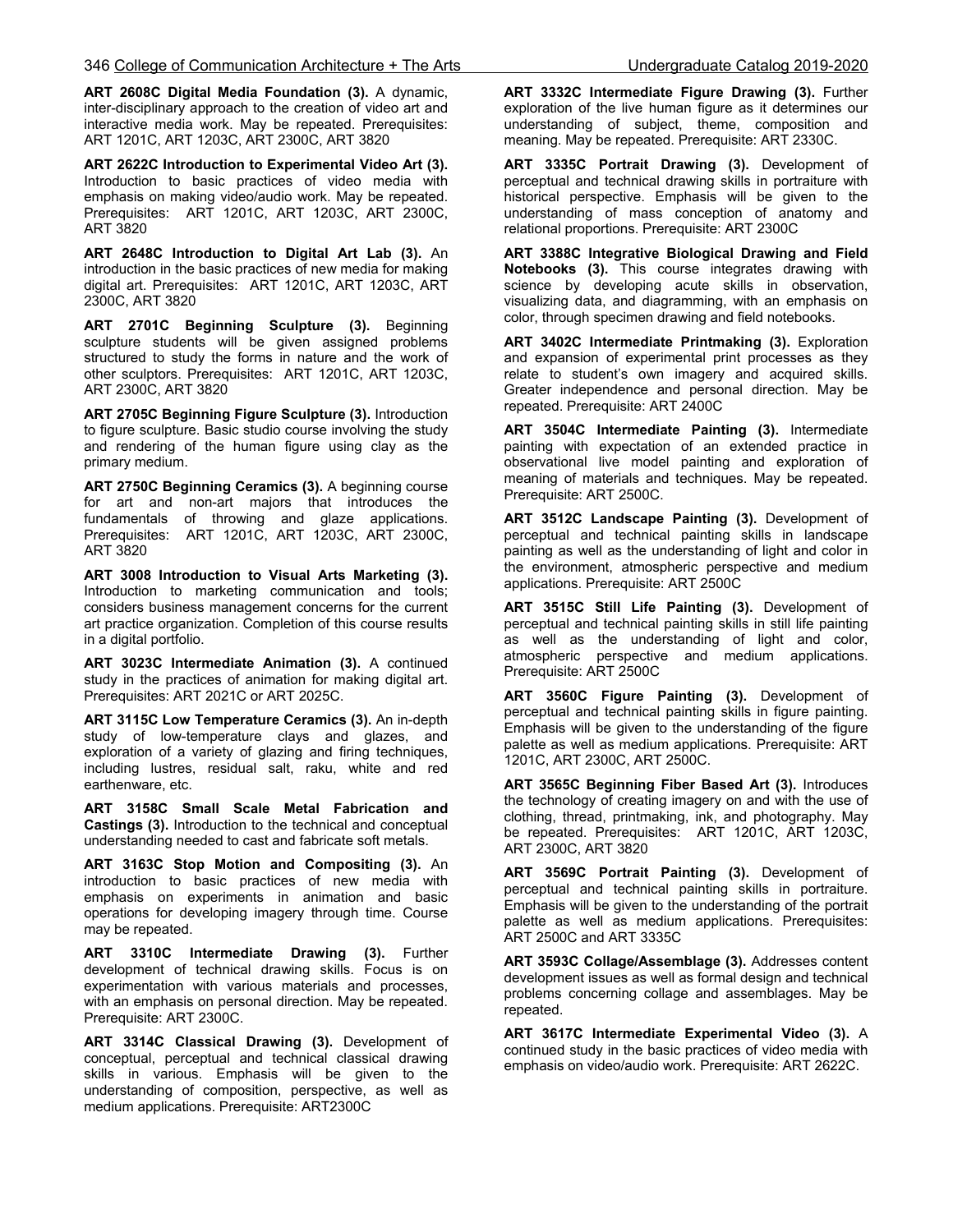**ART 3638C Video Installation (3).** Explores concepts, history, and methods for production of video artworks. May be repeated.

**ART 3642C Design Object and Fabrication (3).** This course introduces students to methods used in the process of designing and fabricating art objects using digital components and material exploration. Prerequisites: ART 1201C, ART 1203C, ART 2300C, ART 3820

**ART 3647C Internet Art (3).** This course is an introduction to basic practices of Internet art with emphasis on historical, social and cultural contexts of networks, access and distribution. Prerequisites: ART 1201C, ART 1203C, ART 2300C, ART 3820

**ART 3665C Modeling and Prototypes (3).** An introduction to the basic practices of 3D digital sculpture and new media with emphasis on digital modeling, 3D printing and assemblage of mixed media. Course may be repeated.

**ART 3666C Story Telling and Character Development (3).** This class explores methods of storytelling focusing on narrative and character development. Relate traditional mediums and technology to contemporary art production. Prerequisites: ART 1201C, ART 1203C, ART 2300C, ART 3820 í

**ART 3681C Introduction to Time Art (3).** An introduction to the theory and practice of time based media. May be repeated.

**ART 3682C Intermediate Stop Motion and Compositing (3).** Development of new media and electronic art skills for intermediate students with experience in digital media. May be repeated. Prerequisite: ART 3681C.

**ART 3710C Intermediate Sculpture (3).** Intermediate sculpture is structured for the student who has acquired basic skills and is ready to test their creative abilities through individualized projects. May be repeated. Prerequisite: ART 2701C.

**ART 3713C Intermediate Figure Sculpture (3).** A basic sculpture class emphasizing anatomical study with 2 and 3 dimensional rendering in clay, training the student to observe and accurately model the human figure. May be repeated. Prerequisites: ART 2705C or permission of the instructor.

**ART 3760C Intermediate Ceramics (3).** Intermediate ceramics is designed for the student who has acquired the fundamental skills taught in basic ceramics. Projects are designed to advance technical skills and aesthetic growth. May be repeated. Prerequisite: ART 2750C.

**ART 3789C World Ceramics (3).** An introduction to clay through studio practice combined with the study of technical and aesthetic developments in ceramics with selected cultures and historical periods throughout the world. May be repeated.

**ART 3809C Performance Art (3).** A workshop on the history and practice of performance art for the fine arts student. Focus on intersections with other visual arts media and social contexts. Not a course in dance, music or theater. May be repeated.

#### Undergraduate Catalog 2019-2020 College of Communication Architecture + The Arts 347

**ART 3820 Visual Thinking I –** *GL* **(3).** VT1 explores media/techniques based practice and introduces global theories, content-based practices, studio disciplines, and the ability to assess their own art practice in a global context. For visual arts majors only.

**ART 3822 Visual Thinking II (3).** An advanced studio based course with a strong theoretical component where concepts are examined through a variety of approaches and media. Prerequisite: ART 3820.

**ART 3837C Materials and Techniques (3).** Instruction in the craft of painting. Demonstration and exercise in the following will be included: color, pigments, ground, all major media, studio and equipment. May be repeated.

**ART 3843 Land Art/Earth Art and Coastal Environment (3).** Explores the history and practice of Land Art. Artistic practice entails collaborative projects that utilize multidisciplinary approaches to address environmental issues and the public role of art. May be repeated.

**ART 3850 FIU in New York (3).** A study of New York's art world and contemporary artists in New York City. May be repeated.

**ART 3930 Special Topics in Studio Art (3).** Rotating special topics in studio art. May be repeated with change of content.

**ART 3949C Cooperative Education in Visual Arts (3).** A student majoring in visual arts may spend several semesters fully employed in industry in a capacity relating to the major. Prerequisite: Permission of the chairperson.

**ART 4271C Community Comic Book (3).** An outreach course that facilitates the telling of a community story or narrative in the medium of the comic book, which will result in a printed comic book. Course may be repeated. Prerequisites: ART 2300C, ART 1201C, ART 3681C.

**ART 4312C Advanced Drawing (3).** Students are expected to possess an accomplished level of skills and strong personal direction in order to focus on the development of a consistent body of personal work. May be repeated. Prerequisite: ART 3310C.

**ART 4322C Advanced Classical Drawing (3).** Further development of conceptual, perceptual and technical classical drawing skills in various mediums, and the visual articulation of textural, spatial and expressive qualities. May be repeated. Prerequisite: ART 3314C

**ART 4333C Advanced Figure Drawing (3).** Students are expected to possess a developed level of skill in drawing the figure and a strong personal direction. May be repeated. Prerequisite: ART 3332C.

**ART 4335C Advanced Portrait Drawing (3).** Further Development of perceptual and technical drawing skills in portraiture. Emphasis will be given to the visual articulation of value, morphology and expressive qualities. May be repeated. Prerequisite: ART 3335C

**ART 4387C Thinking Through Drawing (3).** This course introduces the advanced research student to the process of drawing as an essential tool for thinking, learning, deeper cognition, idea generation, reasoning and visual literacy.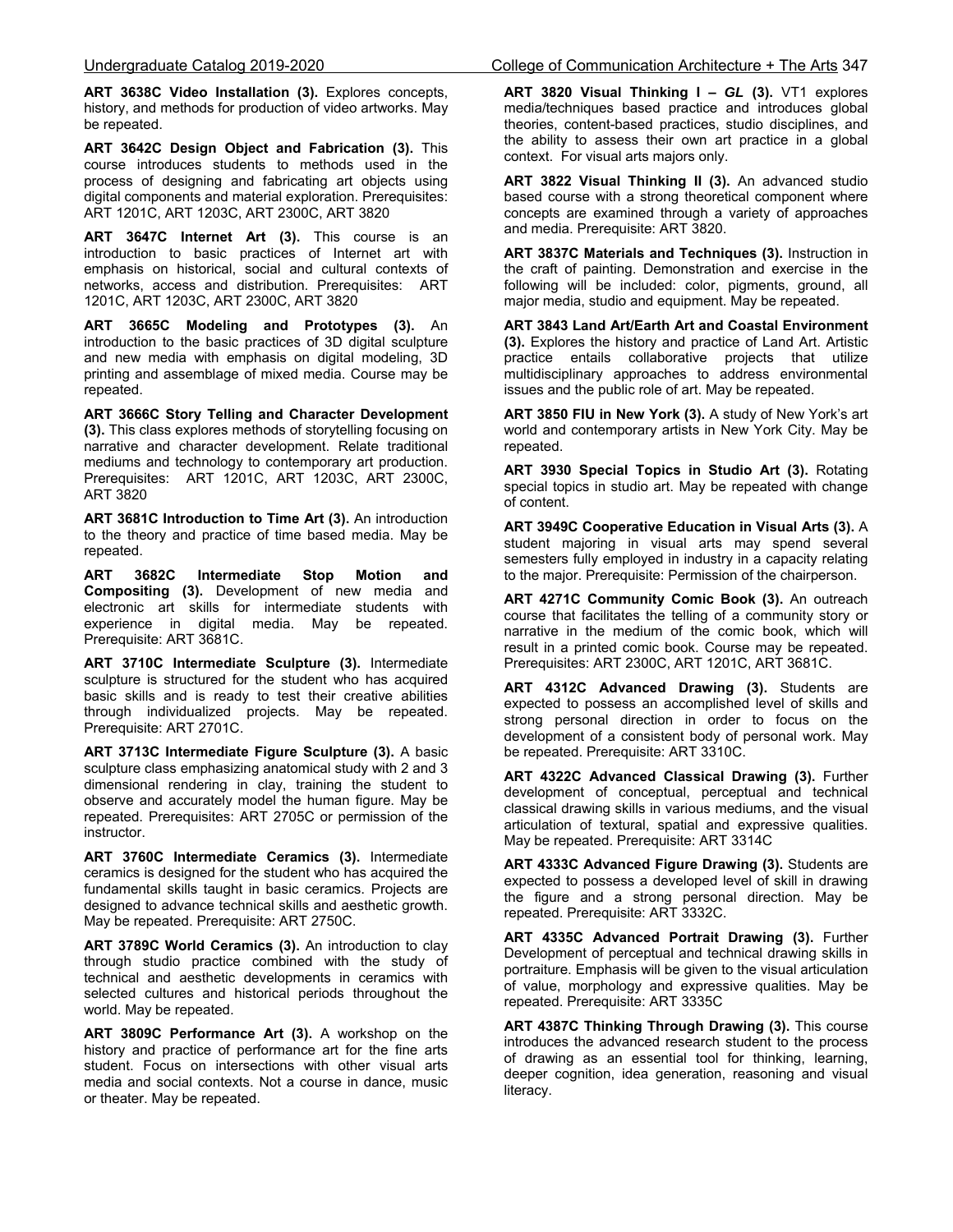**ART 4403C Advanced Printmaking (3).** Instructional emphasis will be toward individual solutions. Student expected to independently research technical problems. May be repeated. Prerequisite: ART 3402C.

**ART 4505C Advanced Painting (3).** Advanced painting with expectation of intense observational practice with a live model, and further investigation into technical and material exploration along with conceptual issues. May be repeated. Prerequisite: ART 3504C.

**ART 4514C Advanced Landscape Painting (3).** Further development of perceptual and technical painting skills in landscape painting, as well as the visual articulation of color harmony, textural and spatial qualities. May be repeated. Prerequisite: ART 3512C

**ART 4516C Advanced Still Life Painting (3).** Further development of perceptual and technical painting skills in still life painting, as well as the visual articulation of color harmony, textural and spatial qualities. May be repeated. Prerequisite: ART 3515C

**ART 4517C Advanced Portrait Painting (3).** Further development of perceptual and technical painting skills in portraiture. Emphasis will be given to the visual articulation of color temperature, textural and spatial qualities. May be repeated. Prerequisites: ART 3569C

**ART 4560 Figure Painting (3).** This course is designed for students to learn the fundamental skills and knowledge of figure painting. Studio projects will help students understand the basics of painting from life. Prerequisites: ART 1201C, ART 2300C, and ART 2500C.

**ART 4566C Intermediate Fiber Based Art (3).** Covers fiber based techniques as applied to the context of contemporary art practices. May be repeated. Prerequisite: ART 3565C.

**ART 4615C Advanced Animation (3).** An advanced study in the practices of animation for making digital art. Prerequisite: ART 3023C.

**ART 4636C Advanced Experimental Video Art (3).** Advanced aesthetic, conceptual, and technical aspects of visual electronic media. May be repeated. Prerequisite: ART 2622C.

**ART 4637 Independent Film Since 1960 (3).** Examination of the structural and ideological attributes of narrative and documentary cinema, concentrating on alternatives to the studio system model. Viewing of selective history of independent film, and readings and discussions of theoretical texts. May be repeated.

**ART 4649C Intermediate Digital Art Lab (3).** A continued study in the basic practices of new media for making digital art. Prerequisite: ART 2648C.

**ART 4650C Advanced Digital Art Lab (3).** This is an advanced investigation of digital arts. Prerequisite: ART 4649C.

**ART 4660C Digital Art Presentation (3).** This course covers the use of digital photography for professional use; covering documentation and communications through the use of various technologies. Prerequisites: At least one of the following: ART 3820, ART 3822, and PGY course, ARC 1131 or ARC 1132.

**ART 4711C Advance Sculpture (3).** Advanced sculpture is structured for students who have acquired intermediate skills and are ready to test their technical skills and conceptual growth beyond the intermediate level. May be repeated. Prerequisite: ART 2701C, ART 3710C

**ART 4714C Advanced Figure Sculpture (3).** Advanced figure sculpture. Students develop skills in representational structure and anatomy from model and model-making techniques. May be repeated. Prerequisites: ART 3713C or permission of the instructor.

**ART 4738C Methods and Materials of Mold Making and Casting (3).** Methods and materials of mold making and casting is a studio course designed to provide instruction and "hands-on" experience in the use of a wide range of art mold making and casting materials. May be repeated.

**ART 4768C Advanced Ceramics (3).** Focuses on the development of a well produced, accomplished body of work that reflects the individual's ideas. May be repeated. Prerequisite: ART 3760C

**ART 4842C Installation Art (3).** This special topics course explores the genre of installation and site-specific art through history and in terms of its ongoing influence on contemporary visual culture. May be repeated. Prerequisites: ART 1201C, ART 1203C, ART 2300C, ART 3820

**ART 4856 Critical Social Practice (3).** Examines both historical and contemporary examples of the intersection of art and social practices. Students will develop and execute collaborative art projects within social contexts. Prerequisite: Permission of the instructor. Prerequisites: ART 1201C, ART 1203C, ART 2300C, ART 3820

**ART 4894 Writing Contemporary Art: A Seminar for Artists, Curators, and Historians (3).** Students develop writing skills appropriate to artistic and curatorial practices in a dialog between artists, art historians and curators on contexts influencing art's production and reception. Prerequisites: ART 1201C, ART 1203C, ART 2300C, ART 3820 Ì

**ART 4906C Directed Study (VAR).** A group of students, with the approval of the art faculty, may select a master artist teacher and pursue a course of art study in selected areas such as graphic design, film, multimedia, environmental design, sound, etc. Arrangements must be made at least one semester before course is offered. Maybe repeated.

**ART 4910C Research (1-6).** Students may study or research an individual art project with an art faculty member. Complexity and amount of work will determine the number of credit hours granted. May be repeated.

**ART 4940 Art Internship Experience (0).** Experience in art practice learned through work with licensed professionals.

**ART 4945 Art Gallery and Display (1-3).** The study and participation of all aspects of gallery operations, from daily operation to special exhibitions and events. Permission of the Gallery Director. May be repeated.

**ART 4949C Cooperative Education in Visual Arts (3).** See ART 3949C. May be repeated.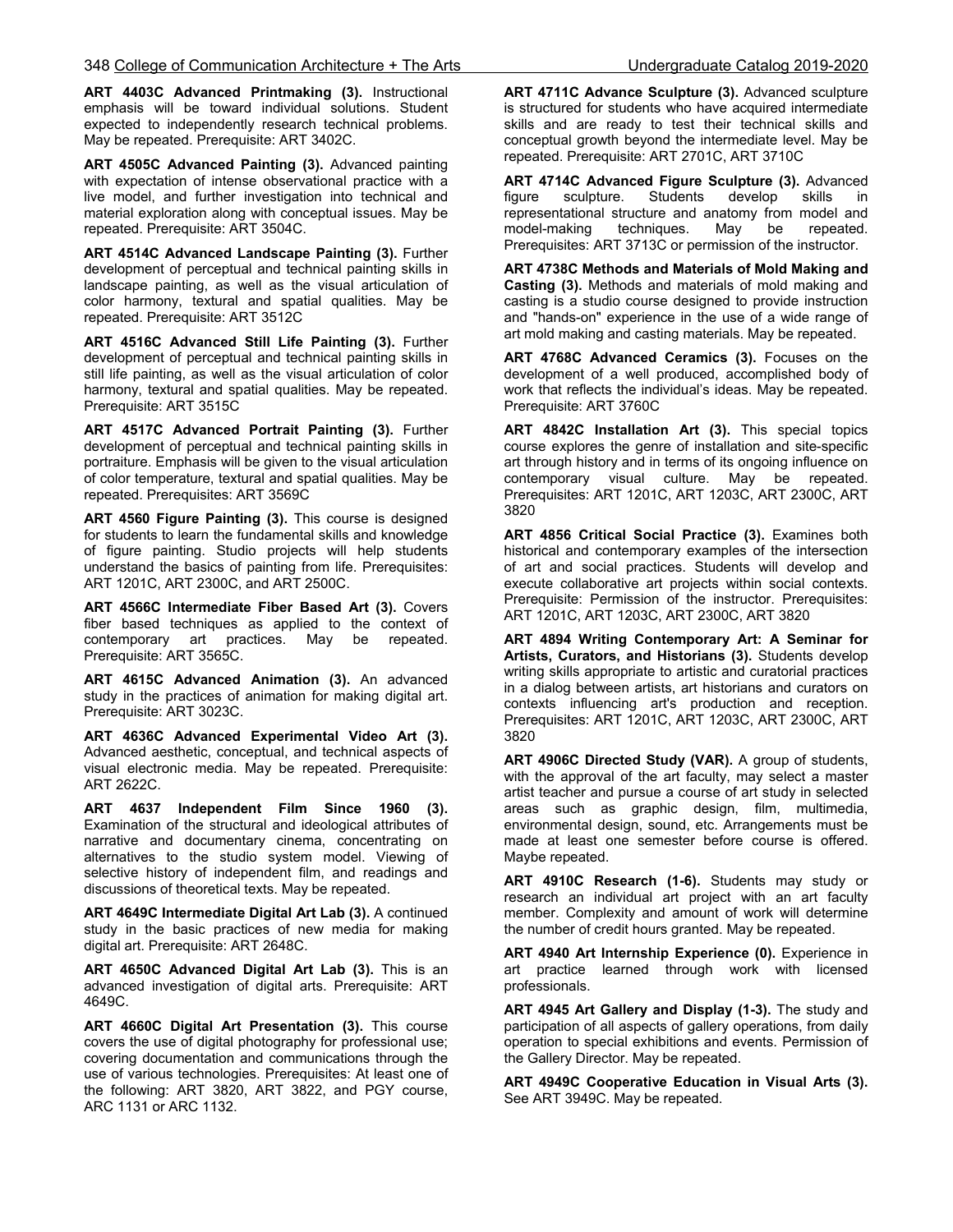**ART 4952C Thesis I (3).** The course will expose students to fundamental issues and ideas current in the field of art. An inquiry into the structure of art and its relationship to society, knowledge, and the self. Prerequisites: ART 3822

**ART 4953C Thesis II (3).** Studio work in student's major area with major professor, resulting in a student exhibit. Arrangements with major professor one semester before graduation. Written thesis required. Prerequisites: Fall and Spring only and ART 4952C.

**ART 5017C 2D Animation (3).** This course will introduce graduate students to advanced terminology, concepts, and techniques of creating computer generated 2D animation.

**ART 5018C 3D Animation (3).** This course will introduce graduate students to advanced terminology, concepts, and techniques of creating computer generated 3D animation.

**ART 5079 Grant Writing in the Visual Arts (3).** This course will address grant writing in the visual arts. The course will focus on government and foundation proposal writing including effective writing techniques and budget procedures.

**ART 5135C Graduate Fibers (3).** Graduate level studio course, explores issues of the fiber medium and its context in contemporary art practice. Prerequisite: Fiber Based Painting ART 5565C.

**ART 5156 Small Scale Metal Casting (3).** This course offers an introduction to the technical and conceptual understanding needed to cast and fabricate small scale metals to create objects. May be repeated.

**ART 5167C New Media and Experimental Animation (3).** Advanced studies to the basic practices of new media with emphasis on fundamental strategies for making experiments in animation, installation and sound art. May be repeated.

**ART 5282C Design Object and Fabrication (3).** This course offers graduate students techniques and methods used in the process of designing and fabricating art objects. May be repeated.

**ART 5390C Drawing (3).** Advanced drawing. May be repeated. Prerequisites: ART 4315C, or equivalent, or permission of the instructor. For graduate students.

**ART 5391C Figure Drawing (3).** Advanced figure drawing. May be repeated. Prerequisites: ART 4333C, or equivalent, or permission of the instructor. For graduate students.

**ART 5408C Printmaking (3).** Advanced printmaking. May be repeated. Prerequisite: Permission of the instructor. For graduate students.

**ART 5580C Painting (3).** Advanced painting. May be repeated. Prerequisite: Permission of the instructor. For graduate students.

**ART 5583C Graduate Still Life Painting (3).** Graduate still life painting focuses on highly developed perceptual and technical painting skills in various aspects of still life painting. May be repeated. Prerequisite: ART 4516C

**ART 5655C Digital Art Lab (3).** This is an advanced graduate level studio course in the digital arts experimenting with and finding compelling strategies for digital arts production.

**ART 5667C Storytelling and Character Development (3).** This class explores methods of animation focusing on storytelling and character development at a graduate level. Students will experiment with mixed media, animation, audio and video projects. May be repeated.

**ART 5668 3D Digital Sculpture and Experimental Virtual Environments (3).** An advanced study of 3D digital sculpture and new media with emphasis on fundamental strategies for making experiments in digital modeling, 3D printing and assemblage of mixed media. May be repeated.

**ART 5676C Animation Studio (3).** This course is an advanced investigation to the terminology, concepts, and techniques of creating complex computer-generated animation. May be repeated.

**ART 5677C Experimental Video Art (3).** Graduate level research of digital media with emphasis on fundamental strategies for making video/audio work. May be repeated.

**ART 5685C Advanced Time Art (3).** Advanced course to refine students' skills in electronic and digital media production. Students are required to produce a multidisciplinary project. Course may be repeated. Prerequisite: ART 3681C. For graduate students.

**ART 5740C Sculpture (3).** Advanced sculpture. May be repeated. Prerequisite: Permission of the instructor. For graduate students.

**ART 5746 Methods and Materials of Mold Making and Casting (3).** This course offers graduate students techniques and methods used in the process of mold making and casting. May be repeated.

**ART 5790C Ceramics (3).** The graduate student will explore all aspects of expression in clay and glaze. Students will be expected to be mostly self-directed. Prerequisite: Permission of the instructor. May be repeated. For graduate students.

**ART 5792C Figure Sculpture (3).** Advanced figure sculpture. May be repeated. Prerequisite: Permission of the instructor. For graduate students.

**ART 5815C Graduate Seminar: Body and Art (3).** Focuses on the relationship between the body, materials and space as used in art and exhibitions and examines the social conventions that order our understanding of these issues. Prerequisite: Graduate standing.

**ART 5844C Installation Art (3).** Explores the genre of installation art and site-specific art through history and provides a context for collaboration with the Wolfsonian Museum as both site and subject for art specific installation by students. Prerequisite: Permission of the instructor.

**ART 5853 Visual Arts Marketing (3).** Students seeking an advanced degree in studio art will be able to appraise and present a portfolio to an appropriate organization. Prerequisite: Graduate standing.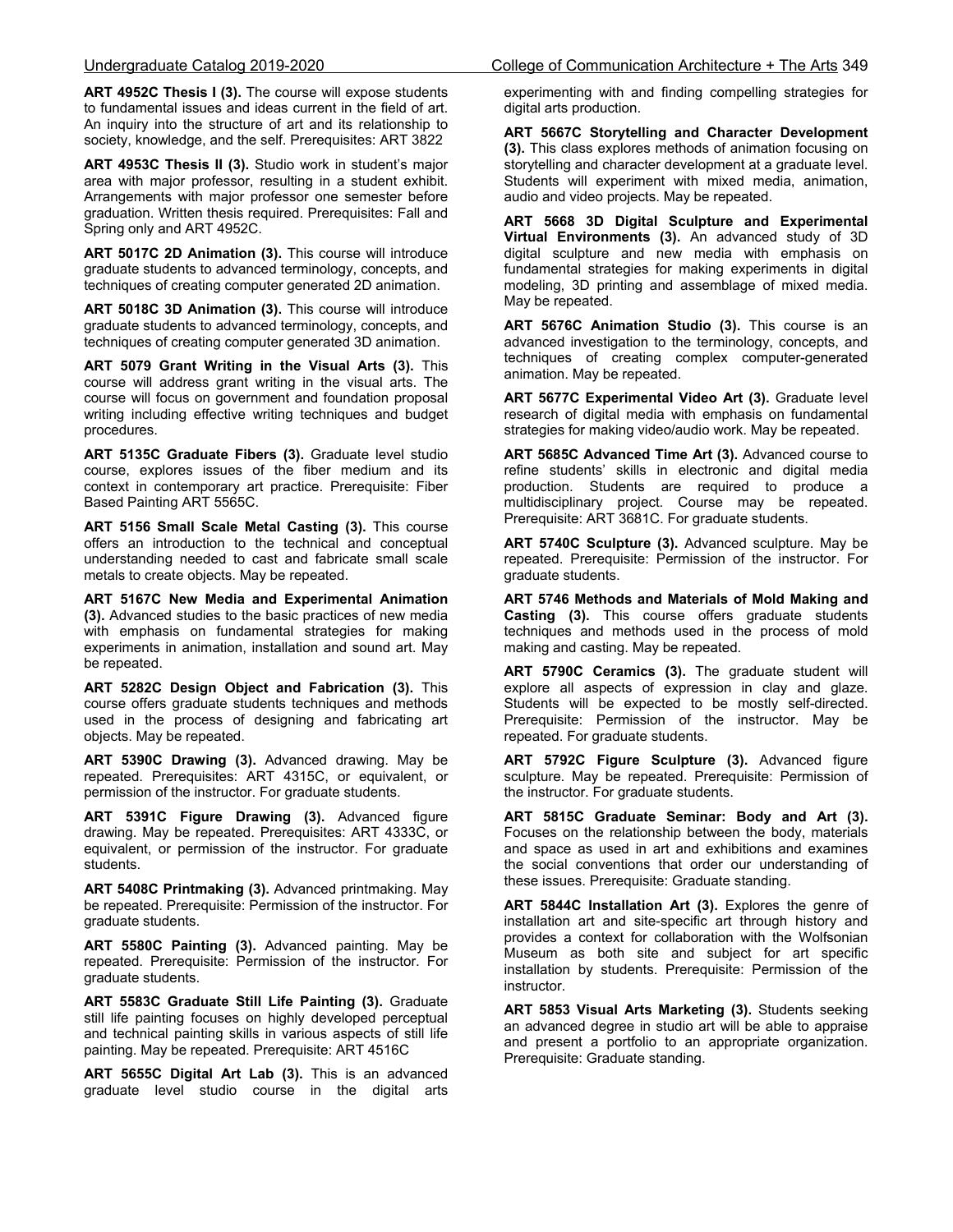**ART 5855 Graduate FIU in New York (3).** A study of New York's art world and contemporary artists in New York City.

**ART 5897 Advanced Art Writing: A Seminar for Artists, Curators, and Historians (3).** Students write professional venues appropriate to artistic and curatorial practices in a dialog between artists, art historians and curators on contexts influencing art's production and reception. Prerequisites: Current standing as an MFA candidate in the Art & Art History Department or permission of the instructor.

**ART 5907C Directed Study (VAR).** A course of study in a selected area under the supervision of an appropriate faculty member. Mandatory for MFA students in semester of graduation. Advanced approval by faculty and graduate advisory required (3cr). May be repeated.

**ART 5910C Research (1-6).** Graduate students may study or research an individual art project with an art faculty member. Complexity and amount of work will determine the number of credit hours granted. May be repeated.

**ART 5930C Special Topics in Studio Art (3).** Rotating special topics in studio arts. May be repeated with change of content. For graduate students.

**ART 5931C New Media Seminar (3).** This seminar course examines major developments in the practice, methods and theories of new media in a contemporary context with focus on art history and visual culture. May be repeated.

**ART 5938C Studio Art Pedagogy (1).** Instruction in the principles and methods of teaching in the area of visual arts; specifically the application of these principles to the studio situation. Required for MFA students. Prerequisite: Graduate standing.

**ART 5939C Graduate Art Seminar I (3).** Graduate students will locate and discuss their own work within the context of the contemporary art world. Also, issues and practical concerns for the professional artist will be addressed, such as dealing with galleries, grant writing and business procedures. Required for MFA students. Prerequisite: Graduate standing.

**GRA 2106C Typography (3).** Aims to familiarize students with the typographic terms, classical and contemporary fonts and technologies. Students will create typographic compositions and systems while learning to appreciate typography.

**GRA 2111 Graphic Design I (3).** Foundation skills for the graphic design discipline. Students build their vocabularies in visual communication, working with basic design elements and principles.

**GRA 2151C Illustration (3).** Aims to provide students with the skills to illustrate using a variety of mediums from traditional to digital illustrations. It is an introduction to visual storytelling.

**GRA 3803C Design for Mobility (3).** This is an intermediate graphic design course that provides extensive study of the design principles and their applications to interactive mobile solutions for the screen. Prerequisite: GRA 2106C.

**GRA 3817 Graphic Design II (3).** Intermediate level concepts for the graphic design discipline. Students articulate their vocabularies in visual communication, working with complex design concepts. Prerequisite: GRA 2111.

**GRA 4189C Thesis I/Portfolio (3).** This course provides the skills to create your printed and web-mobile design portfolio as collateral pieces to send to prospect employers.

**GRA 4818 Graphic Design III (3).** This course offers advanced concepts for the graphic design discipline. Students master their vocabularies in visual communication, working in complex design concepts. Prerequisite: GRA 3817.

**GRA 4940 Graphic Design Internship (3).** Students will complete an internship aimed at experiential learning in the context of an art or design related profession. Prerequisite: GRA 4818.

**GRA 5535 Typography (3).** This is an advanced course where graduate students will master typographic terms, classical and contemporary fonts and technologies. May be repeated.

**GRA 5930 Design Seminar I: Methodologies in Design Practice (3).** This seminar course examines major developments in the practice, methods and theories design in contemporary context with focus on art history and visual culture.

**GRA 5931 Design Seminar II: Experience Design (3).** This seminar course examines major developments in the practice, methods and theories of design in a contemporary context with focus on interactivity, technology and culture.

**GRA 5932L Design Studio (3).** This is an advanced and graduate level research lab for graphic design and object design students. May be repeated.

**GRA 5941 Graduate Internship (3).** Students will complete an internship aimed at experiential learning in the context of an art or design related profession. May be repeated.

**IDS 3336 Artistic Expression in a Global Society –** *GL* **(3).** Exploration of the interrelatedness of societies and culture through language, music and art are explored to appreciate how individuals convey thought and respond to events from various perspectives.

**PGY 2110C Beginning Color Photography (3).** An introduction to color materials and processing. Frequent critiques of students' work. Prerequisites: PGY 2401C or permission of the instructor.

**PGY 2401C Beginning Photography (3).** Introduction to the practice of still photography. Includes dark room work and camera skills. Frequent critiques of student work.

**PGY 2800C Beginning Digital Photography (3).** Introduction to the practice of documentary digital photography. Includes basic digital camera skills, imaging software, ink jet printing and critiques.